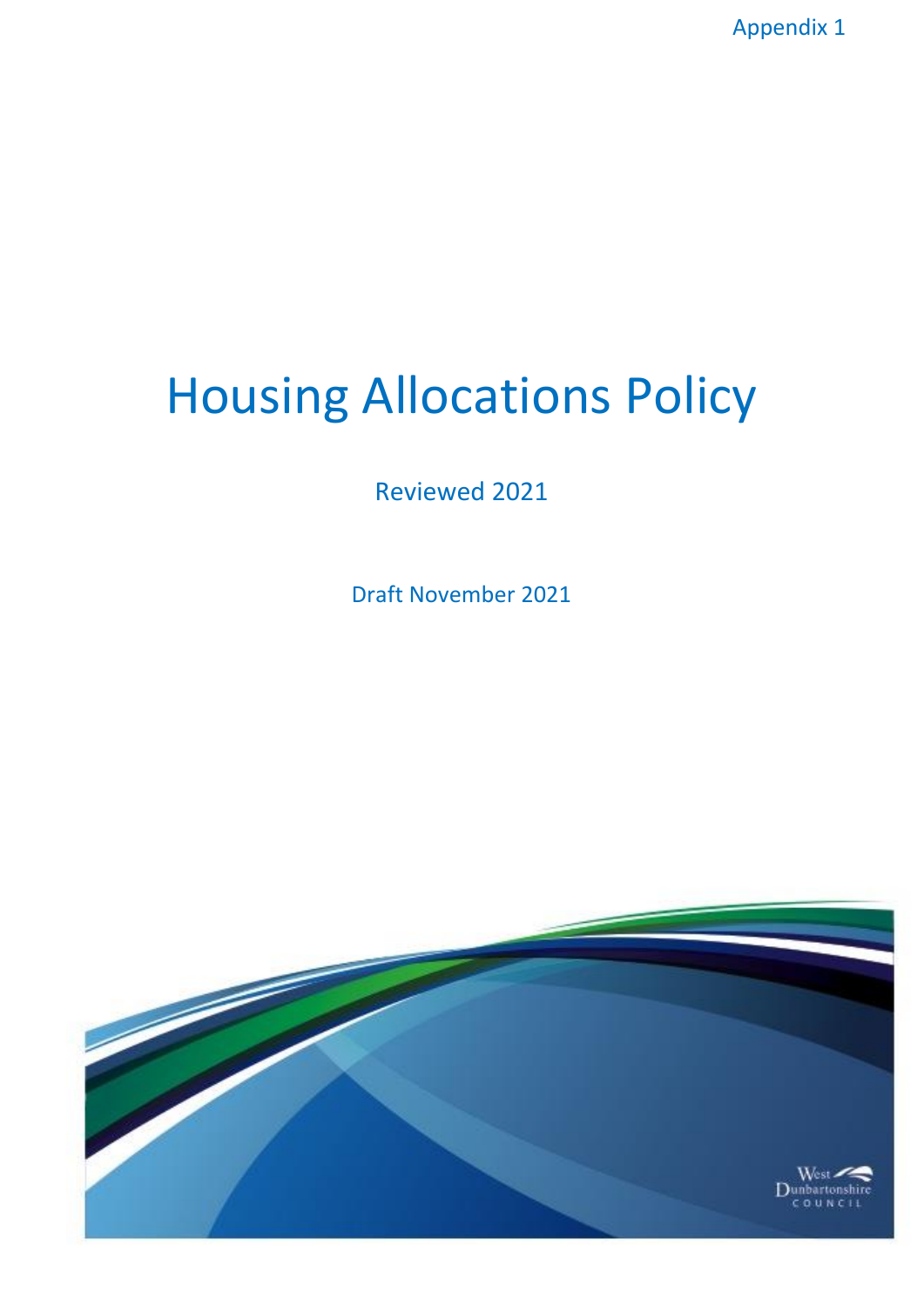# Contents

| 1. |      |                                                              |  |
|----|------|--------------------------------------------------------------|--|
|    | 1.1  |                                                              |  |
|    | 1.2  |                                                              |  |
| 2. |      |                                                              |  |
|    | 2.1  |                                                              |  |
|    | 2.2  |                                                              |  |
|    | 2.3  |                                                              |  |
| 3. |      |                                                              |  |
| 4. |      |                                                              |  |
|    | 4.1  |                                                              |  |
|    | 4.2  |                                                              |  |
| 5. |      |                                                              |  |
|    | 5.1  |                                                              |  |
|    | 5.2  |                                                              |  |
|    | 5.3  |                                                              |  |
|    | 5.4  |                                                              |  |
|    | 5.5  |                                                              |  |
|    | 5.6  |                                                              |  |
|    | 5.7  |                                                              |  |
|    | 5.8  |                                                              |  |
|    | 5.9  |                                                              |  |
|    | 5.10 |                                                              |  |
|    | 5.11 |                                                              |  |
|    | 5.12 | Economic Migrants & Persons Subject to Immigration Control22 |  |
|    | 5.13 |                                                              |  |
|    | 5.14 |                                                              |  |
|    | 5.15 |                                                              |  |
|    | 5.16 |                                                              |  |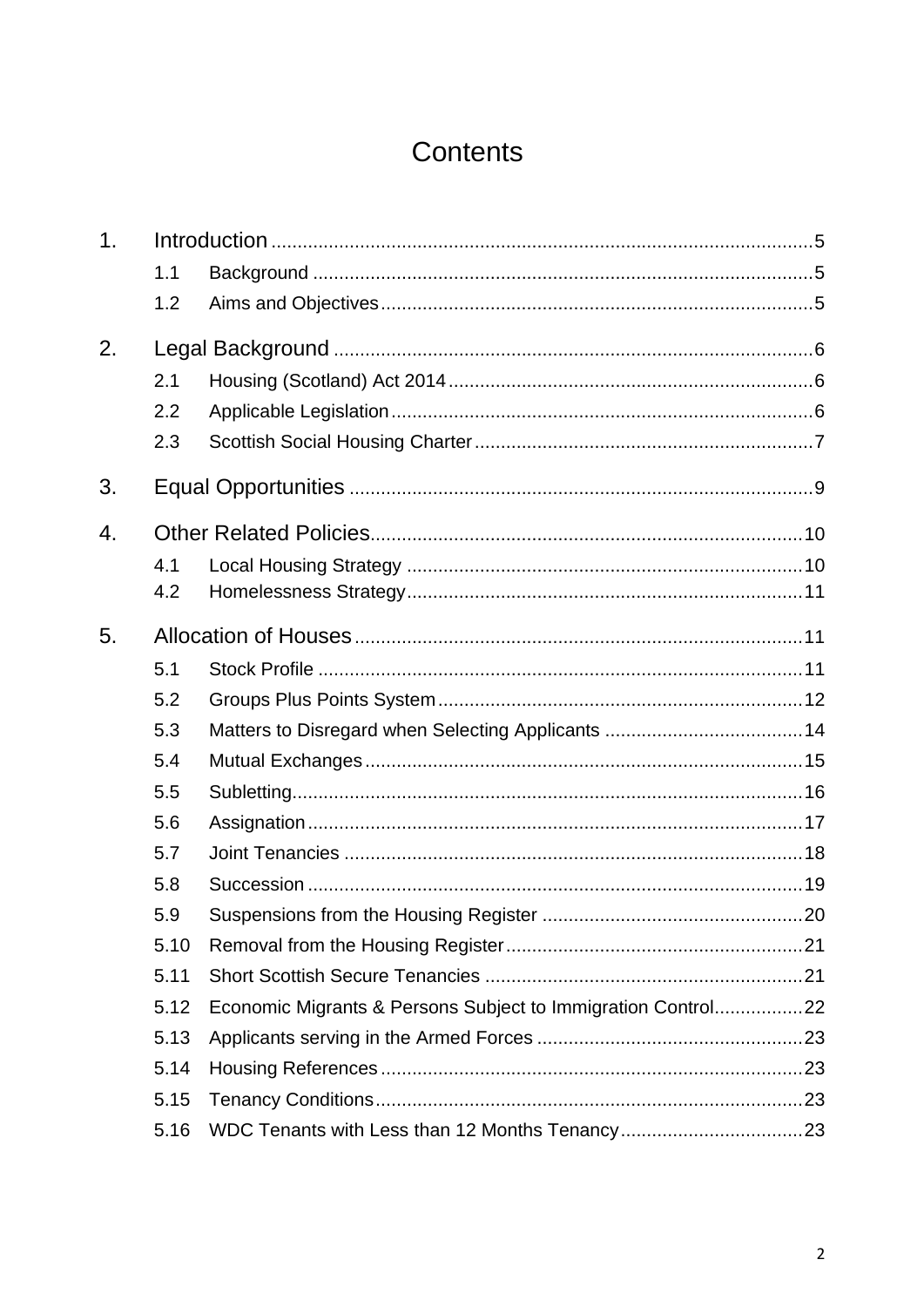| 6  |                                                         |  |  |
|----|---------------------------------------------------------|--|--|
|    | 6.1                                                     |  |  |
|    | 6.2                                                     |  |  |
|    | 6.3                                                     |  |  |
|    | 6.4                                                     |  |  |
| 7  |                                                         |  |  |
|    | 7.1                                                     |  |  |
|    | 7.2                                                     |  |  |
| 8  |                                                         |  |  |
| 9  |                                                         |  |  |
| 10 |                                                         |  |  |
| 11 |                                                         |  |  |
| 12 |                                                         |  |  |
| 13 |                                                         |  |  |
| 14 |                                                         |  |  |
|    | 14.1                                                    |  |  |
|    | 14.2                                                    |  |  |
| 15 |                                                         |  |  |
| 16 |                                                         |  |  |
| 17 |                                                         |  |  |
| 18 | Allocations to Members of the Council & Housing Staff36 |  |  |
| 19 |                                                         |  |  |
| 20 |                                                         |  |  |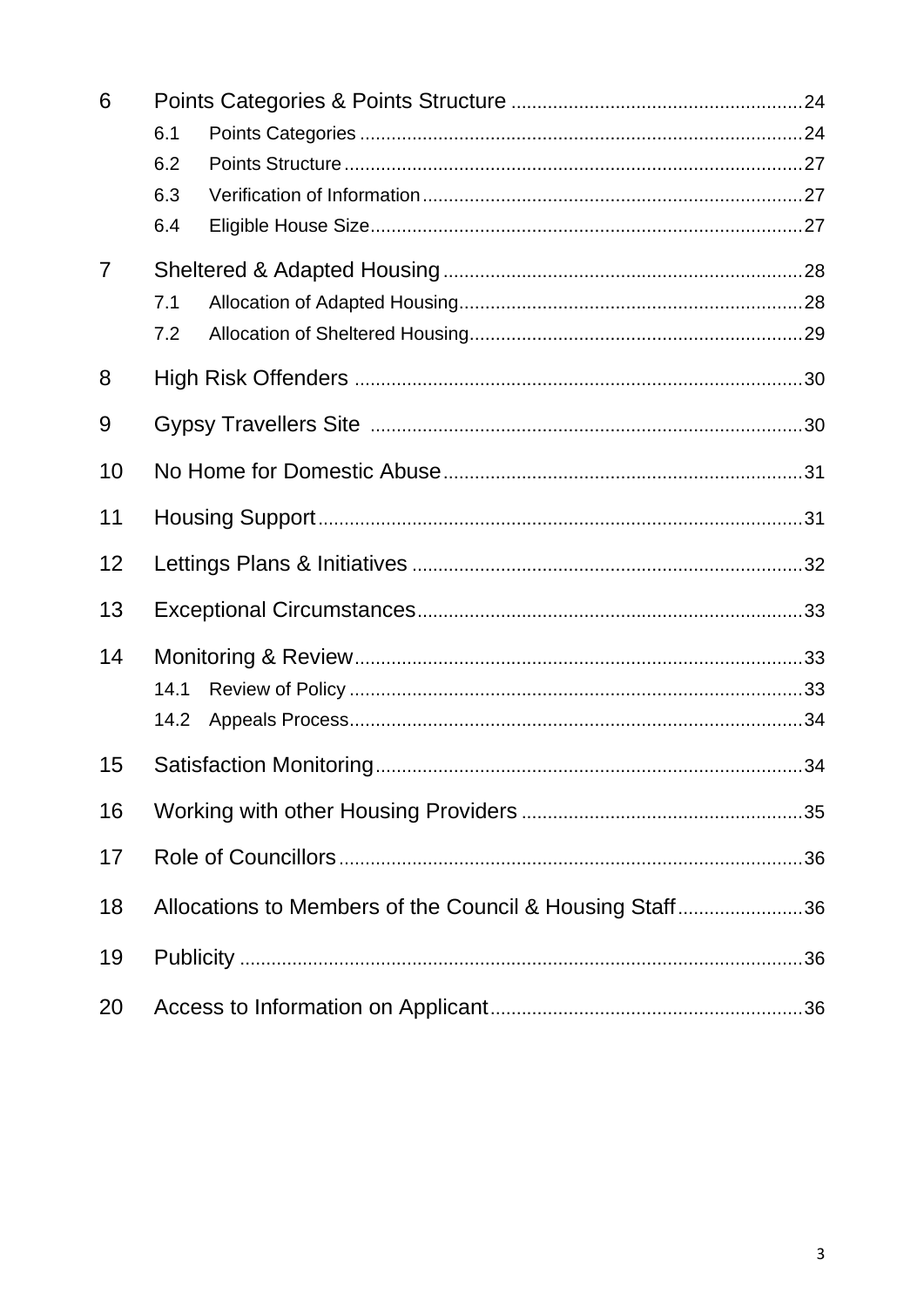# **This document is also available in other languages, large print and audio format on request.**

# **Arabic**

هذه الوثيقة متاحة أيضا بلغات أخرىء الأحرف الطباعية الكبير ة ويطريقة سمعية عند الطلب

# **Hindi**

अनुरोध पर यह दस्तावेज़ अन्य भाषाओं में, बड़े अक्षरों की छपाई और सुनने वाले माध्यम पर भी उपलब्ध है

# **Punjabi**

ਇਹ ਦਸਤਾਵੇਜ਼ ਹੋਰ ਭਾਸ਼ਾਵਾਂ ਵਿਚ. ਵੱਡੇ ਅੱਖਰਾਂ ਵਿਚ ਅਤੇ ਆਡੀਓ ਟੇਪ 'ਤੇ ਰਿਕਰਾਡ ਹੋਇਆ ਵੀ ਮੰਗ ਕੇ ਲਿਆ ਜਾ ਸਕਦਾ ਹੈ।

# **Urdu**

درخواست پر بی<sub>د</sub>رستاویز دیگر زبانوں میں، بڑے حروف کی چھپائی اور سننےوالے ذ رائع پربھی میسر ہے۔

# **Chinese (Cantonese)**

本文件也可應要求,製作成其他語文或特大字體版本,也可製作成錄音帶。

# **Polish**

Dokument ten jest na życzenie udostępniany także w innych wersjach językowych, w dużym druku lub w formacie audio.



# **British Sign Language**

BSL users can contact us via [contactSCOTLAND-BSL,](http://contactscotland-bsl.org/) the on-line British Sign Language interpreting service.

# **01389 737527**

- **West Dunbartonshire Council, 16 Church Street, Dumbarton, G82 1QL**
- **communications@west-dunbarton.gov.uk**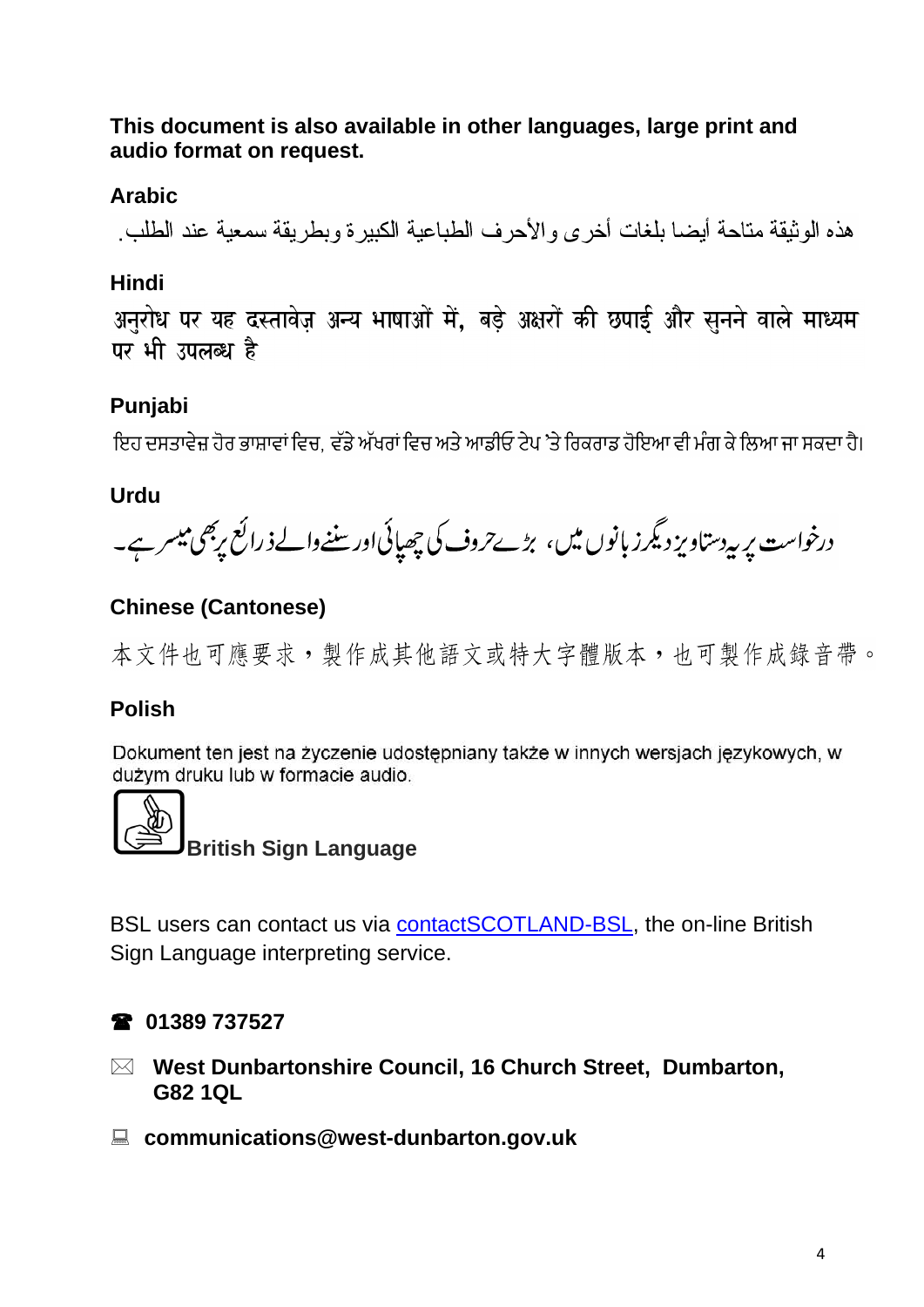# **1. Introduction**

# **1.1 Background**

This Allocations Policy sets out how the Council intends to let its houses. It lays out a hierarchy of need, in order to best allocate a limited supply of housing. It aims to ensure the best use of housing stock in terms of meeting housing need and deliver transparency for applicants in relation to their housing options. The allocation of properties has a crucial part to play in promoting sustainable communities, in which people will want to live and work. The Allocations Policy ties in with objectives from the Local Housing Strategy, the Homelessness Strategy and the Rapid Rehousing Transition Plan to provide a holistic approach to addressing housing need in the area.

#### **1.2 Aims and Objectives**

This policy aims to:

- Let homes to those who are most in need:
- Make the best use of housing stock;
- Promote sustainable communities; and
- Meet statutory requirements and reflect good practice guidance outlined in the Allocations Practice Guidance and other sources.

Our key objectives are to:

- Provide all applicants with detailed advice and information about their housing options, the allocations process, including their prospects for re-housing;
- Allocate properties based on a consistent assessment of housing need, applied in a fair and equitable manner:
- Allocate housing to applicants with different housing needs in order to achieve balanced and sustainable communities;
- Make the best use of the housing stock and promote tenants' rights such as the right to exchange homes:
- Maintain clear audit trails of the allocations and lettings process;
- Let houses against quality housing standards ("our re-let standard") and in line with targets to minimise rental income lost due to properties being empty;
- Provide support to applicants to maximise tenancy sustainment;
- Reviewing our policy every three years in consultation with tenants, housing list applicants and other relevant stakeholders;
- Ensure that the policy doesn't discriminate on the grounds of race, gender, transgender, sexual orientation, marital status, ethnic origin, faith or religious belief, disability, or age; and,
- Ensure that there is an open and transparent appeals process.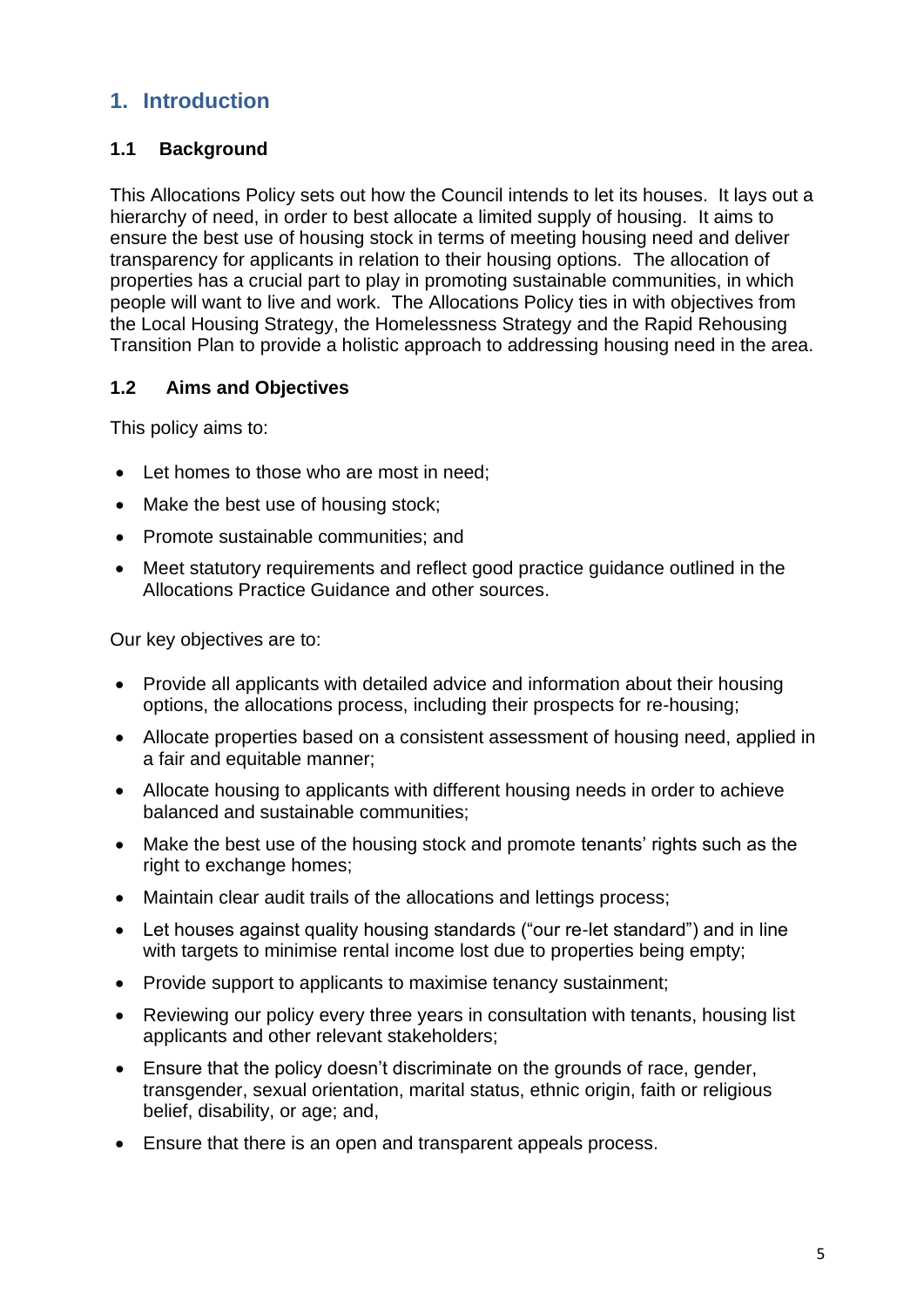# **2. Legal Framework**

# **2.1 Housing Act 2014**

The allocation of social housing in Scotland is governed by the provisions within the Housing (Scotland) Act 1987, as amended by the Housing (Scotland) Act 2001 and again by the Housing (Scotland) Act 2014. The legislation sets out the principles that should guide the practice of social landlords in relation to holding and managing a housing list, the extent to which circumstances and needs should be assessed and the applicant characteristics that should be prioritised in the assessment of housing need.

The Housing (Scotland) Act 2014 changed certain aspects of the law on social housing allocations and management:

- The Right to Buy was abolished for all social housing tenants in Scotland by this Act;
- The Act made changes to allocation rules for social landlords, to increase flexibility and allow them to make best use of their stock; and
- The Act allows landlords more flexibility to use Short Scottish Secure Tenancies (SSSTs) to address anti-social behaviour.

The other legislative provisions surrounding the allocation of social housing in Scotland relate to meeting the needs of homeless households set out in the Housing (Scotland) Act 2001 and Homelessness etc. (Scotland) Act 2003.

# **2.2 Applicable Legislation**

There is a framework of rights based legislation which also influences the allocation of housing and with which the Councils must comply with. These are:

- Human Rights Act 1998;
- Matrimonial Homes (Family Protection)(Scotland)Act 1981;
- Children Scotland Act 1995;
- Civil Partnership Act 2004;
- Immigration & Asylum Act 1999;
- Protection from Harassment Act 1997:
- Domestic Abuse (Scotland) 2011;
- Management of Offenders etc. (Scotland) Act 2005;
- Equality Act 2010;
- Adult Support & Protection (Scotland) Act 2007; and
- Data Protection Act 2018.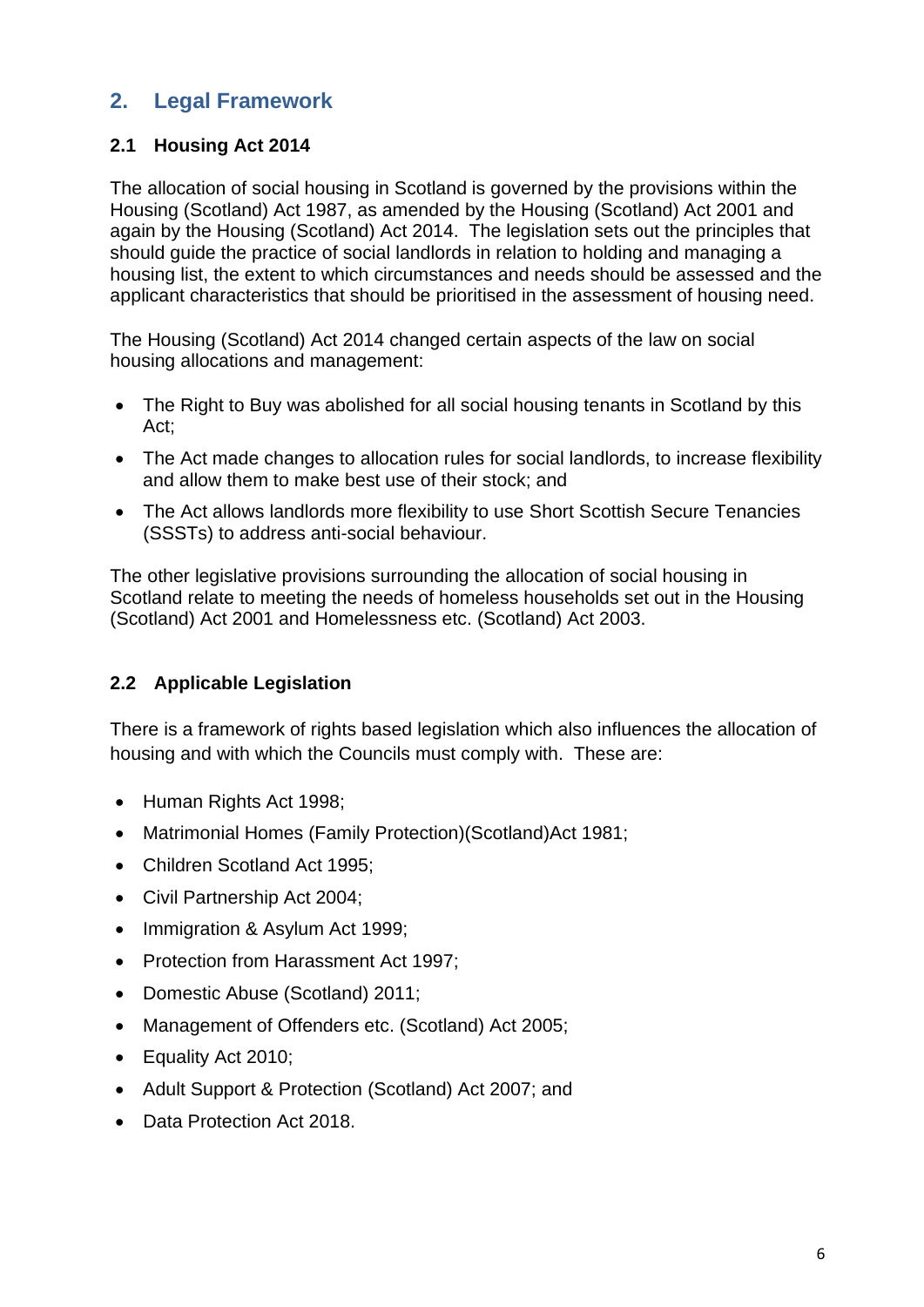#### **2.3 Scottish Social Housing Charter**

The Scottish Social Housing Charter (the Charter), sets out the outcomes and standards that all social landlords should be delivering for their tenants and other customers.

The first Charter came into effect on 1 April 2012 and following a review in 2016. A revised Charter was approved by the Scottish Parliament and came into effect from April 2017.

Scottish Ministers consulted the Scottish Housing Regulator; tenants in social housing and their representative bodies; social landlords; homeless people; and other stakeholders about the Charter's contents to ensure that the outcomes in the Charter:

- Describe the results that tenants and other customers expect social landlords to achieve;
- Cover social landlords' housing activities only; and
- Can be monitored, assessed and reported upon by the Scottish Housing Regulator.

The Charter does not replace any of the legal duties that apply to social landlords, but in several cases the outcomes describe the results social landlords should achieve in meeting their legal duties.

The Council has to report on these outcomes annually to the Scottish Housing Regulator and makes this information available to the public each year, in October.

The following Charter Outcomes are of direct relevance to the allocations policy and practice:

#### Outcome 1: Equalities

Social landlords perform all aspects of their housing services so that:

• *Every tenant and other customer has their individual needs recognised, is treated fairly and with respect, and receives fair access to housing and housing services.*

This outcome describes what social landlords, by complying with equalities legislation, should achieve for all tenants and other customers regardless of age, disability, gender reassignment, marriage and civil partnership, race, religion or belief, sex, or sexual orientation. It includes landlords' responsibility for finding ways of understanding the rights and needs of different customers and delivering services that recognise and meet these.

#### Outcome 2: Communication

Social landlords manage their businesses so that:

• *Tenants and other customers find it easy to communicate with their landlord and get the information they need about their landlord, how and why it makes decisions and the services it provides.*

This outcome covers all aspects of landlords' communication with tenants and other customers. This could include making use of new technologies such as web-based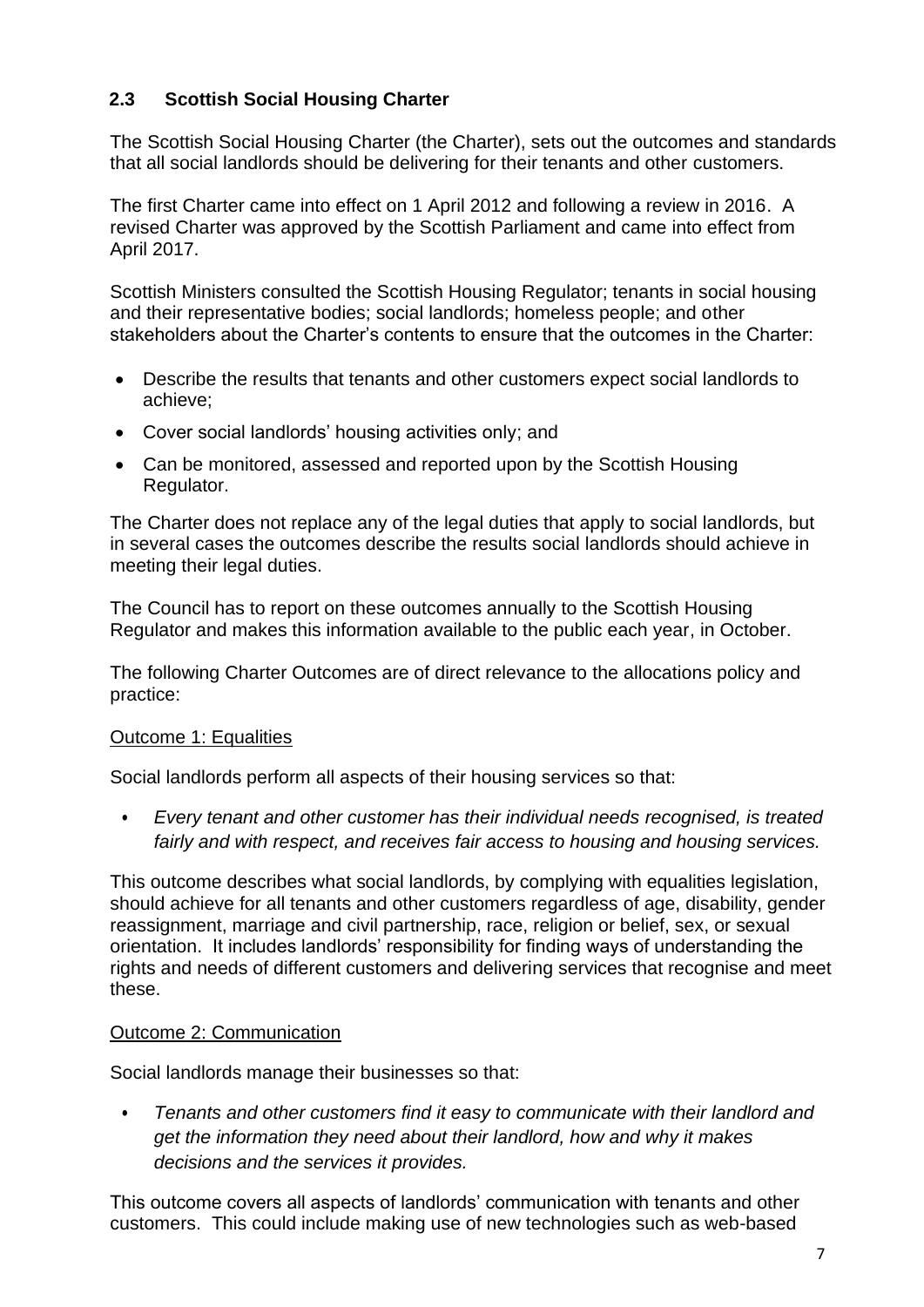tenancy management systems and smart-phone applications. It is not just about how clearly and effectively a landlord gives information to those who want it.

It also covers making it easy for tenants and other customers to make complaints and provide feedback on services, using that information to improve services and performance, and letting people know what they have done in response to complaints and feedback. It does not require landlords to provide legally protected, personal or commercial information.

## Outcome 3: Participation

Social landlords manage their businesses so that:

• *Tenants and other customers find it easy to participate in and influence their landlord's decisions at a level they feel comfortable with.*

This outcome describes what landlords should achieve by meeting their statutory duties on tenant participation. It covers how social landlords gather and take account of the views and priorities of their tenants, other customers, and bodies representing them such as registered tenant organisations; how they shape their services to reflect these views; and how they help tenants, other customers and bodies representing them such as registered tenant organisations to become more capable of involvement – this could include supporting them to scrutinise landlord services.

## Outcomes 7, 8 and 9: Housing options

Social landlords work together to ensure that:

- *people looking for housing get information that helps them make informed choices and decisions about the range of housing options available to them*
- *Tenants and people on housing lists can review their housing options.*

Social landlords ensure that:

• *People at risk of losing their homes get advice on preventing homelessness.*

These outcomes cover landlords' duties to provide information to people looking for housing and advice for those at risk of becoming homeless. This could include providing housing 'health checks' for tenants and people on housing lists to help them review their options to move within the social housing sector or to another sector.

#### Outcome 10: Access to social housing

Social landlords ensure that:

• *people looking for housing find it easy to apply for the widest choice of social housing available and get the information they need on how the landlord allocates homes and on their prospects of being housed.*

This outcome covers what social landlords can do to make it easy for people to apply for the widest choice of social housing that is available and suitable and that meets their needs. It includes actions that social landlords can take on their own and in partnership with others, for example through Common Housing Registers or mutual exchange schemes, or through local information and advice schemes.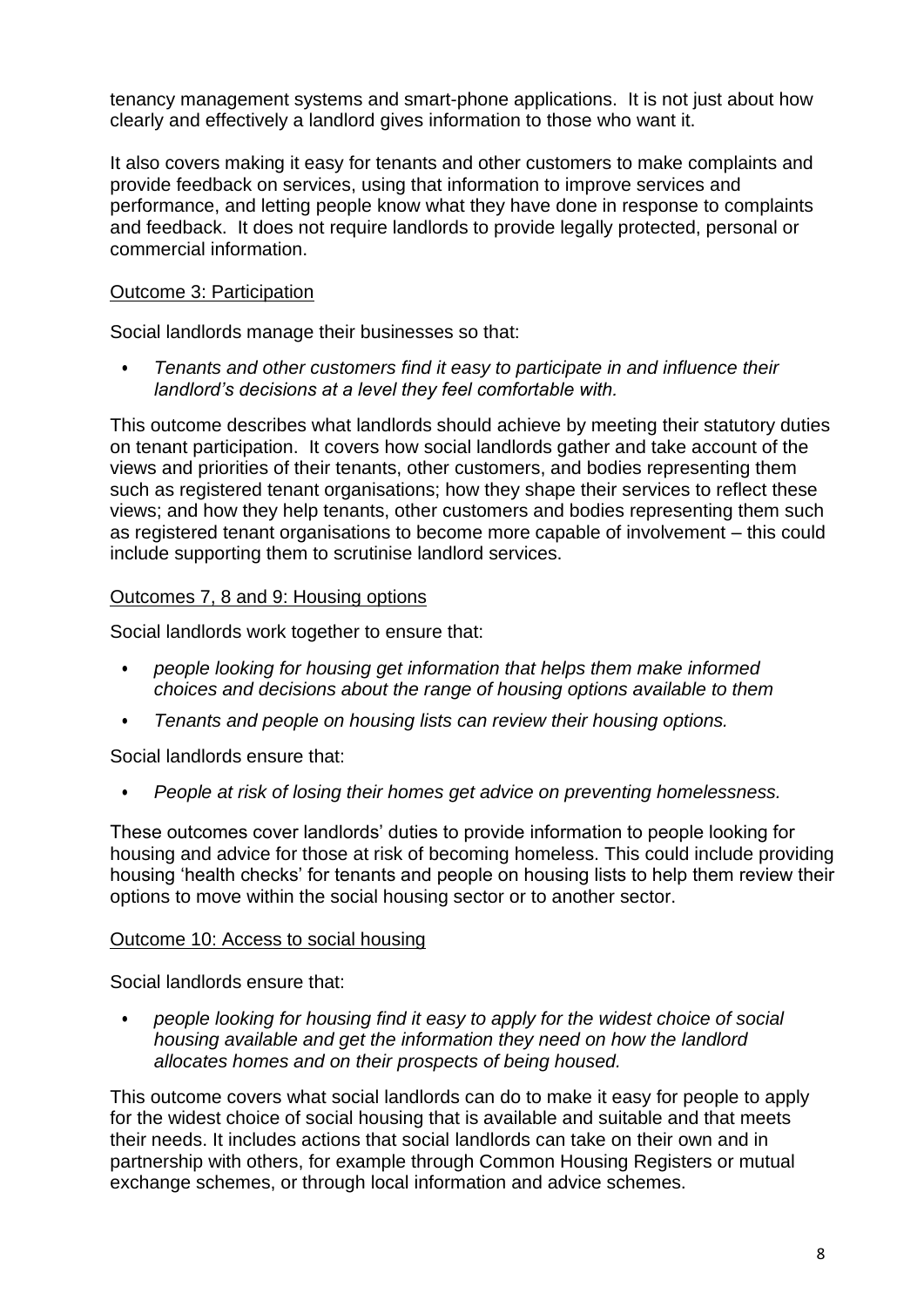#### Outcome 11: Tenancy sustainment

Social landlords ensure that:

• *Tenants get the information they need on how to obtain support to remain in their home; and ensure suitable support is available, including services provided directly by the landlord and by other organisations.*

This outcome covers how landlords on their own, or in partnership with others, can help tenants who may need support to maintain their tenancy. This includes tenants who may be at risk of falling into arrears with their rent, and tenants who may need their home adapted to cope with age, disability, or caring responsibilities.

#### Outcome 12: Homeless people

Local councils perform their duties on homelessness so that:

• *Homeless people get prompt and easy access to help and advice; are provided*  with suitable, good-quality temporary or emergency accommodation when this is *needed; and are offered continuing support to help them get and keep the home they are entitled to.*

This outcome describes what councils should achieve by meeting their statutory duties to homeless people.

# **3. Equal Opportunities**

The Council is committed to fulfilling the three key elements of the general equality duty as defined in the Equality Act 2010:-

- Eliminating discrimination, harassment and victimisation;
- Advancing equality of opportunity between people who share a protected characteristic and those who do not ; and
- Fostering good relations between people who share a protected characteristic and those who do not.

The protected characteristics are:

- Age;
- Disability;
- Gender reassignment;
- Pregnancy and maternity;
- Race, this includes ethnicity, colour and national origin;
- Religion or belief;
- Sex;
- Sexual orientation; and
- Marriage/civil partnership (for which only the first duty applies)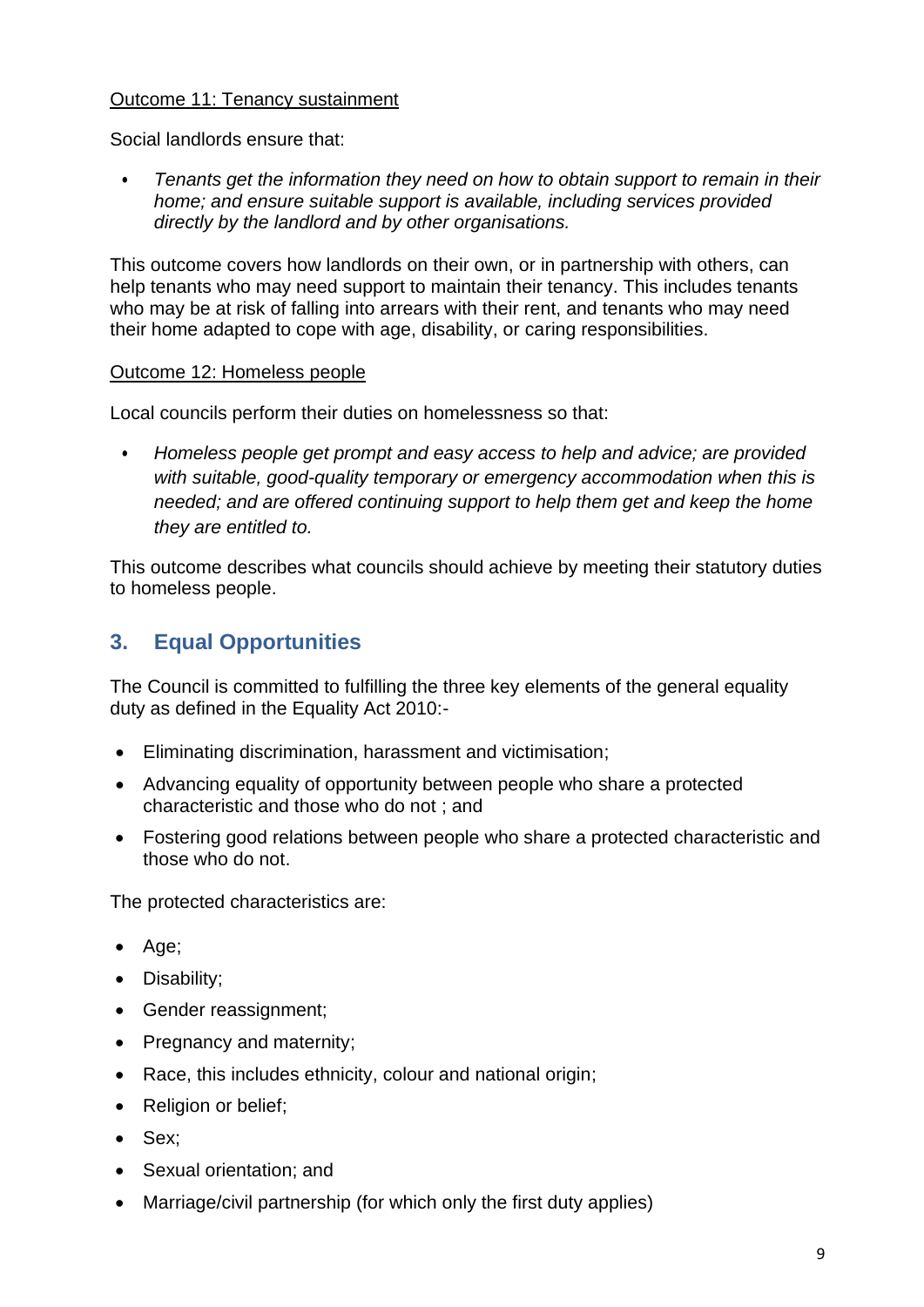Everyone has 'protected characteristics', but it is the treatment individuals and groups receive, the level of autonomy they have, and the positive or negative outcomes for them, that are our focus. Therefore we will:

- Remove or minimise disadvantages experienced by people due to their protected characteristics;
- Meet the needs of people from protected groups where these are different from the needs of other people; and
- Encourage people with protected characteristics to participate in public life or in other activities where their participation is disproportionately low.

As well as being legal requirements, these steps contribute to fairer, more efficient and more effective services. Therefore the Council will:

- Take effective action on equality;
- Make the right decisions, first time around;
- Develop better policies and practices, based on evidence;
- Be transparent, accessible and accountable; and
- Deliver improved outcomes for all.

As well as being legal requirements, these steps contribute to fairer, more efficient and more effective services. The policy has been equality impact assessed.

# **4. Other Related Policies**

#### **4.1 Local Housing Strategy**

The Local Housing Strategy (LHS) sets out how West Dunbartonshire Council and its partners plan to address housing and housing related issues over the five year period from 2022/2027.

The LHS is a wide ranging and all tenure document covering:

- Housing ;
- Homelessness and Housing Options;
- Housing Support Services: and
- Fuel Poverty.

The Allocation Policy has a vital part to play across a number of policy areas to help in the delivery of the LHS outcomes. The strategy highlights how local lettings planning and other demographic tools can help to make best use of our housing stock to achieve individual tenancy and broader community sustainment and social cohesion. Some of the key themes included within the new LHS are climate change, energy efficiency and health/wellbeing and the wider impact of Housing in parallel with the national ambitions with Housing to 2040.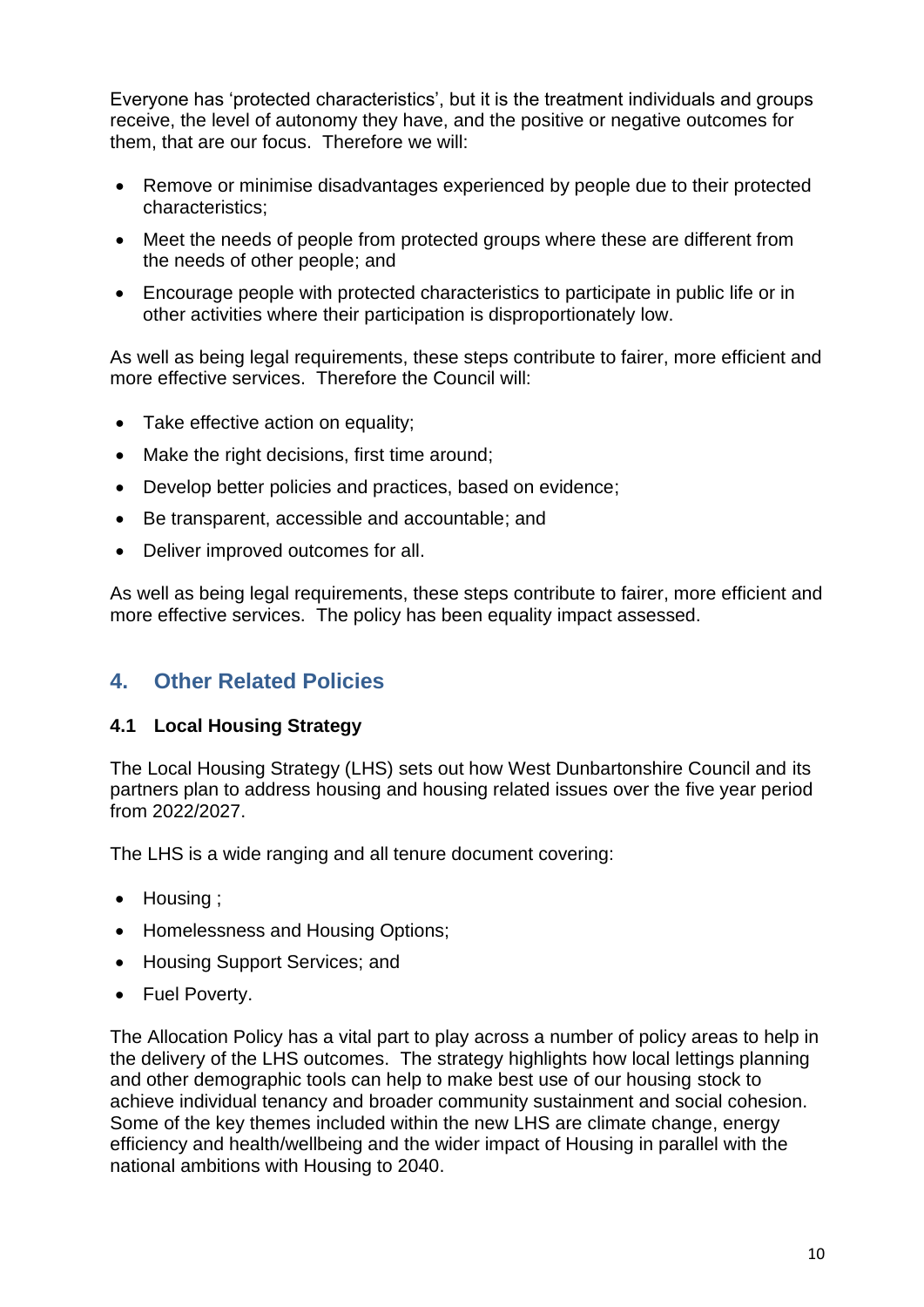## **4.2 Homelessness Strategy**

Our current approach to homelessness is outlined in the Council's first Rapid Rehousing Transition Plan 2019-2024 entitled "Home at the Heart". The plan acknowledges that challenges exist in terms of developing appropriate Accommodation and Support Pathways which work for homeless households and has the following four key outcomes:

- Deliver a Whole Systems approach to the prevention of homelessness;
- Enable service users with low or no support needs to access settled housing quickly;
- Develop interim housing options which enable independent living and housing sustainment; and
- Implement a Housing First model which enables the most excluded service users to achieve housing sustainment.

The Council has a duty to provide settled accommodation for households who are homeless or threatened with homelessness and our Allocations Policy gives a reasonable preference to households who are homeless and are at the point of securing settled accommodation (see Section 5).

The Council is committed to developing a housing options approach as an action under the homelessness strategy which will improve access to housing for all applicants. A person centred approach will be created and all different options for housing will be looked at to allow applicants to make an informed choice about their living situation.

# **5. Allocation of Houses**

#### **5.1 Stock Profile**

The total Council housing stock has at the end of 2020/21 numbered 10,153 properties and rose for the first time in many years. This was due to the Council's bold new build programme and Buy Back Scheme.

The Council's housing stock is split into three main population areas - Clydebank, Dumbarton and the Vale of Leven. Around 51%, of the Council's housing stock is located in Clydebank, 29% is located in the Vale of Leven area and 20% is located in Dumbarton.The terms of size, 2 bedroom properties account for around 45% of the total stock, 1 bedroom and 3 bedroom properties account for around 25% each and 4 bedroom properties make up around 3%, with relatively few numbers of bedsits and larger sized homes.Across the whole of the West Dunbartonshire area, flatted accommodation accounts for around 72% of the total housing stock, with houses accounting for around 28%. Our flats are a mix of four in a block accommodation, tenement flats, multi-story accommodation, maisonettes and duplex flats, with four-inblocks make up around 30% of the total housing stock.Sheltered accommodation accounts for around 2% of the stock provision.Up to date stock information is available via the Council's website [here.](https://www.west-dunbarton.gov.uk/housing/council-housing/tenancy-and-allocations/housing-applications/)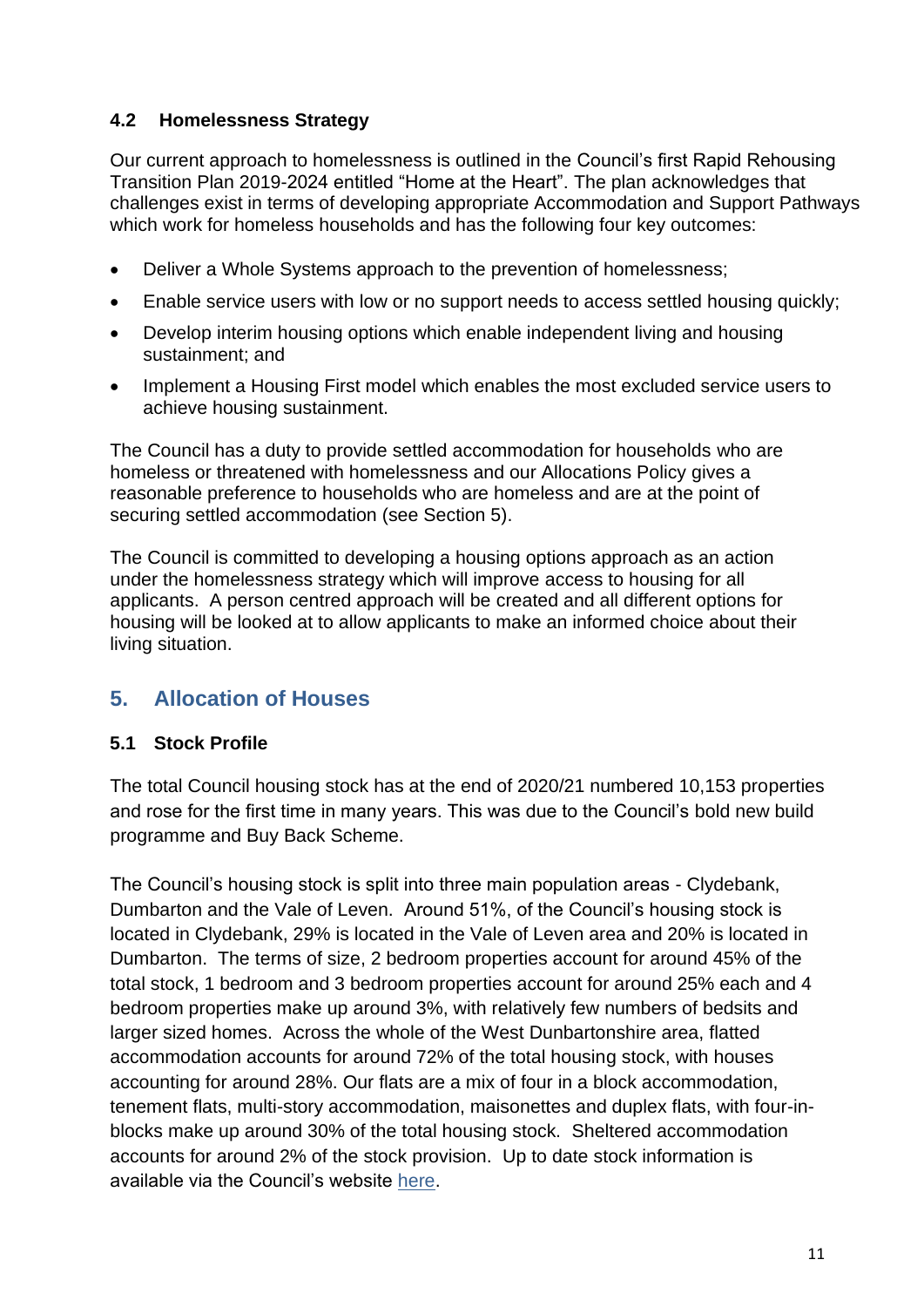#### **5.2 Groups plus points system**

#### **Groups plus points system**



Reasonable preference refers to a level of priority given to applicants under certain circumstances. Our Allocation Policy must give a reasonable level of priority to those applicants who fall within one of the reasonable preference groups.

The 2014 Act amended section 20 of the 1987 Act and sets out three categories of applicants who should be given reasonable preference in an allocation policy.

These are:

- Homeless persons and persons threatened with homelessness and who have unmet housing needs;
- People who are living under unsatisfactory housing conditions and who have unmet housing needs; and
- Tenants of houses which are held by a social landlord, which the social landlord selecting its tenants considers to be under-occupied.

The Council uses a group plus points system to allocate its properties, which recognises these applicants that should be given reasonable preference and also other groups identified as being in specific housing need.

This breaks the housing register down to clearly defined groups. A housing needs assessment based on the application is carried out and then the applicant is placed in one of the following groups and pointed accordingly. If an applicant shares the same level of points with another applicant within that group, the applications will be prioritised based on the date of application.

The relative priority given to each of the reasonable preference groups will depend on the profile of identified housing need. Our allocation lettings quotas are reviewed annually and established for each group given a reasonable preference within the policy. This exercise recognises that other groups being prioritised for allocations will not dominate the policy in terms of letting activity, at the expense of the three reasonable preference groups in the 2014 Act.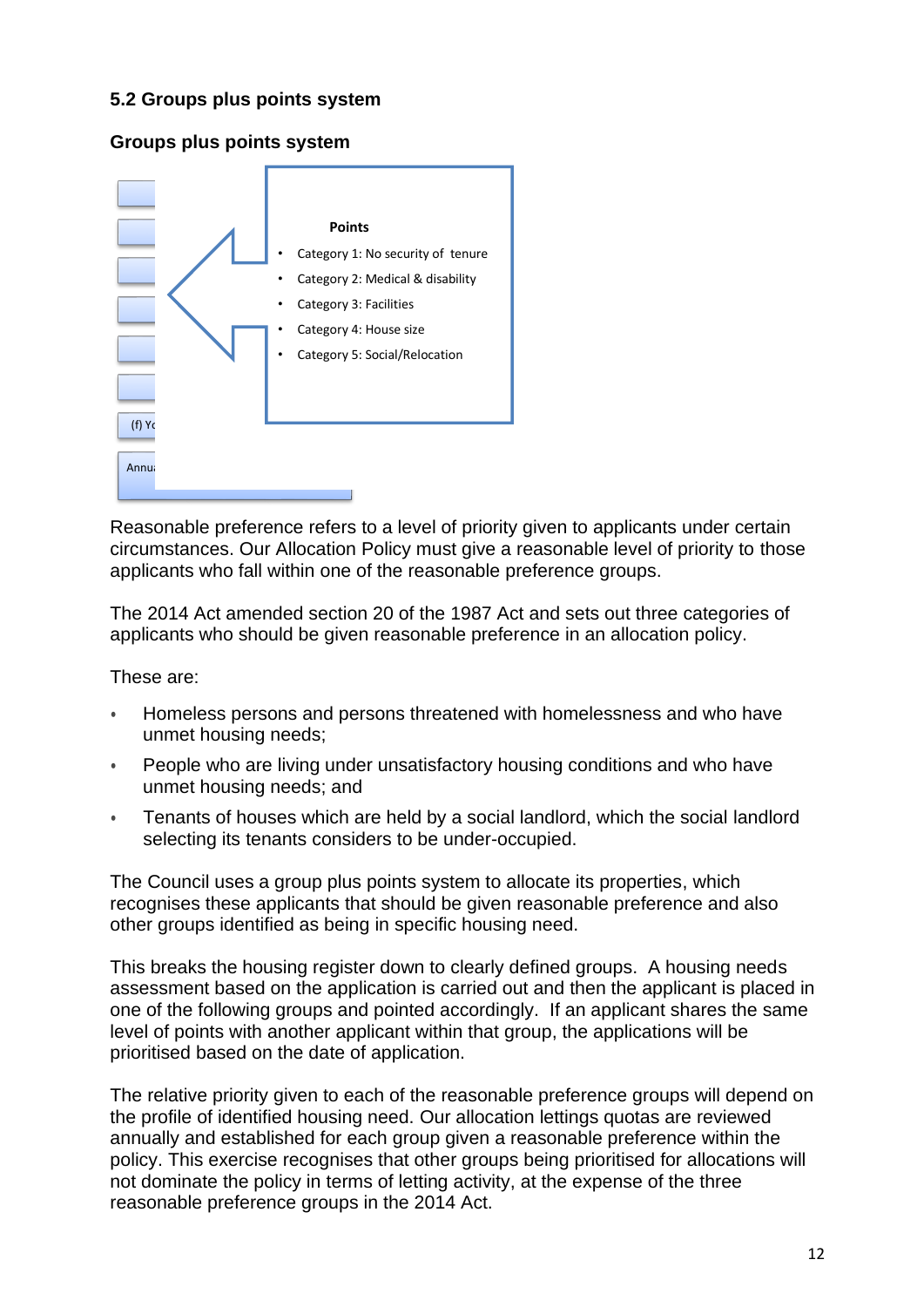The annual lettings target for homeless households is influenced by West Dunbartonshire Council's Rapid Rehousing Transition Plan (RRTP), which is updated annually, taking account of the previous years' letting activity and the level of homelessness within West Dunbartonshire. The percentage target agreed for homeless lets is not intended to be a rigid figure however, and any agreed target can be exceeded.

## **(a) Homeless persons**

The Council has a statutory duty to secure permanent accommodation for applicants who have been assessed as being homeless or threatened with homelessness and homeless households are given reasonable preference within our Allocations Policy as per legislation. We have a robust homeless assessment process which ensures that all homeless applicants are treated fairly and equitably.

The policy aims to make sure that the needs of homeless households are met as quickly as possible and does not give homeless people any lesser preference than the other specified groups. This means that the weighting given to homeless households reflects our obligation to make a reasonable proportion of overall lets available to homeless households, having regard to the urgency of their individual circumstances, their housing and medical needs and the constraints of current stock availability.

## **(b) General Housing List Applicants**

All other applicants including those living under unsatisfactory housing conditions and who have unmet housing needs.

## **(c) Transfer Applicants**

All current WDC tenants including those under-occupying their current property.

#### **(d) Strategic Housing Need/Redevelopment Applicants**

All WDC tenants and tenants of landlords working in partnership with the council, affected by regeneration/redevelopment programmes.

# **(e) Young Care Leavers**

In Scotland the Staying Put Scotland Guidance (2013) and Housing Options Protocols Guidance (2013) were produced to inform and share best practice and bring consistency to the options and support available to care leavers. Policy and legislation recognises and highlights the fundamental importance of safe, secure and sustainable accommodation in helping care leavers attain and achieve.

In addition, West Dunbartonshire Council is a supporter of the Scottish Care Leavers Covenant which includes a section dedicated to Housing and Accommodation. A key action within the Covenant is that, *"Corporate parents must take action to ensure that care leavers do not have to make a 'homeless application' in order to access suitable accommodation/housing".*

Therefore, the Council gives priority status to young care leavers. This also links in with the Homelessness Strategy, as it has been highlighted that in West Dunbartonshire Council youth homelessness continues to account for over a third of all incidences of homeless. Part of the vision is to change the approach to how young care leavers are dealt with regarding housing; this is also in line with GIRFEC (Getting It Right For Every Child).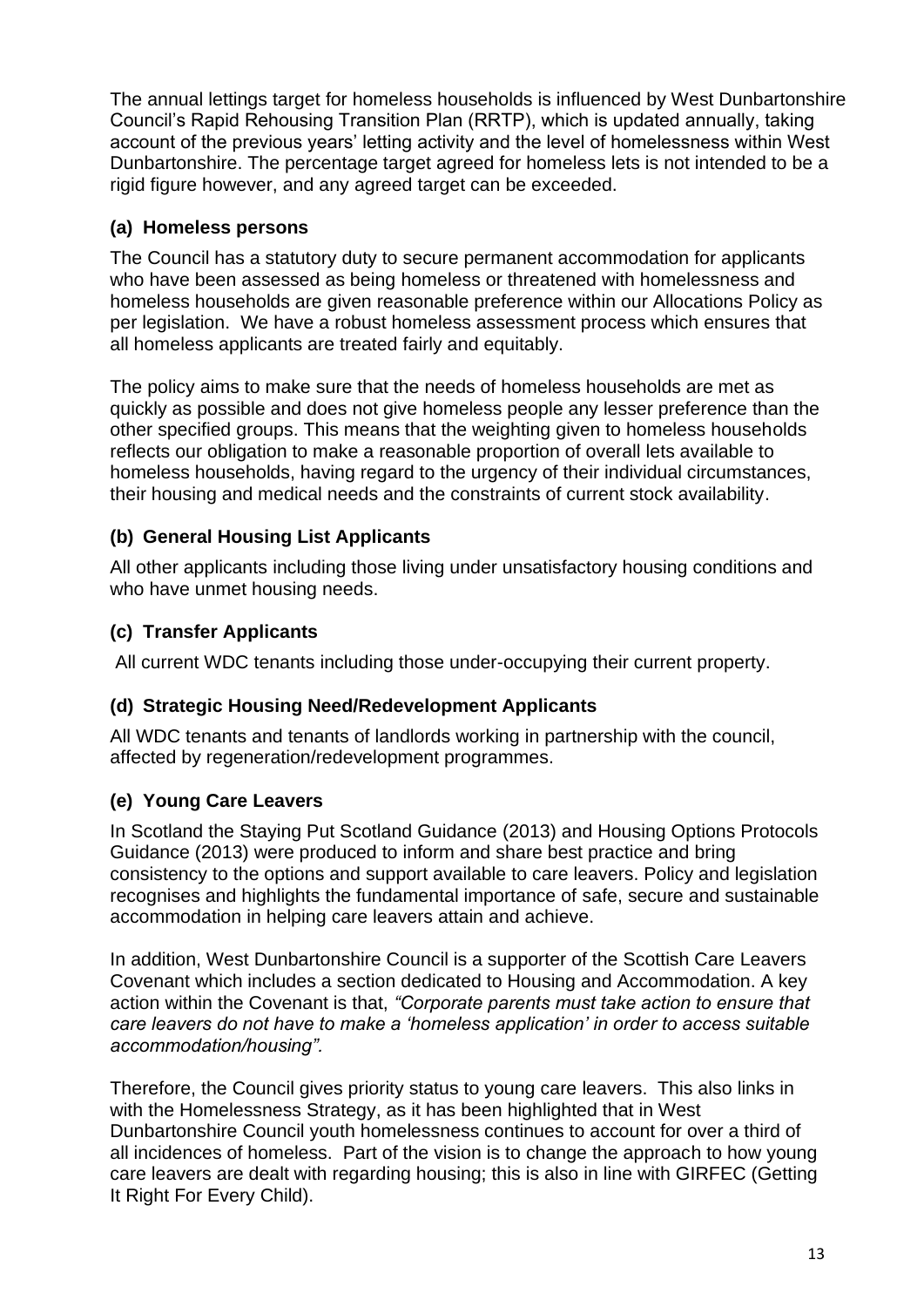Recognising young care leavers as a group means that this group does not have to always access housing via the homeless route. Young care leavers are any looked after or accommodated child within West Dunbartonshire. The Throughcare team work very closely with each young person and will create a pathway plan to support young people's transition from care into their own tenancy to achieve maximum tenancy sustainment.

Should you wish to read more information on this you can see our Young Care Leavers Protocol which lays out in detail the accommodation pathway options available to young care leavers working with Throughcare.

## **(f) Young people at risk of homelessness**

Youth homelessness is a key challenge and West Dunbartonshire is noted as a "youth homelessness hot spot" within the Scottish Government's statistics. Young people aged 16 to 24 make up 9.8% of the population in West Dunbartonshire, yet this age group accounted for 32% of all homeless presentations during 2020/21 (compared to a Scottish average figure of 24%).

Therefore, the council has given priority status to young people at risk of homelessness and have created an additional reasonable preference group within the Allocations Policy, similar to our provision for Young Care Leavers. The young people will be sourced from live cases at risk of homelessness and who are engaging with the Housing Options Service. This quota will be reviewed and updated annually, as is the case with other groups given reasonable preference within the policy. This system change aims to tackle the high levels of youth homelessness in West Dunbartonshire and aligns with our wider policy objectives outlined in our Local Housing Strategy and Rapid Rehousing Transition Plan.

#### **5.3 Matters to disregard when selecting applicants**

The Council must disregard certain matters when selecting. These are:

- The length of time that applicants have resided in our area;
- Any debt related to a tenancy not owed by the applicant, as a tenant or former tenant, or any housing debt since paid back;
- Any outstanding debt not attributable to the tenancy, for example, council tax arrears (this also applies to anyone else that it is proposed will reside with the applicant);
- The age of the applicant unless a) housing has been designed or substantially adapted for persons of a particular age or b) the housing is for persons who are, or will be, in receipt of housing support services for a particular age group; and
- The income of applicants, including income of other household members.

The law now does enable Councils to take property ownership into account in certain circumstances. However, the Council is not taking account of any property owned by applicants or their family members when selecting tenants. The policy is based on housing need and applicants may have various forms of housing need irrespective of home ownership.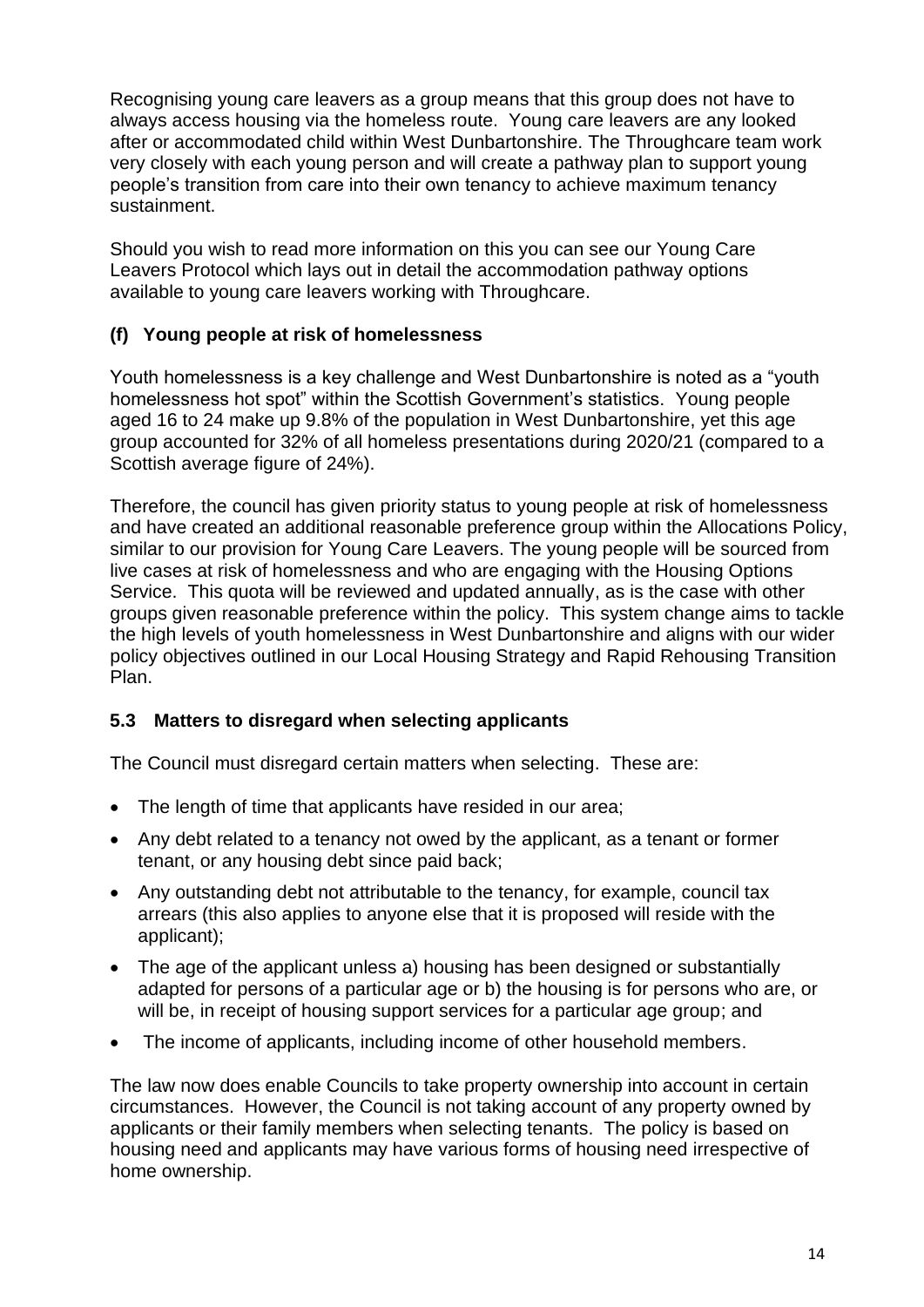When letting houses, the Council must also take no account of whether or not an applicant resides in our area if they:

- Are employed, or have been offered employment in our area;
- Want to move into our area to look for employment and we are satisfied that this is their purpose;
- Want to move into our area to be close to a relative or carer;
- Have special social or medical reasons for being re-housed in our area; and
- Want to live in our area to avoid harassment or runs the risk of domestic abuse and wishes to move into the area.

In law, there are specific conditions that the Council cannot impose, namely:

- Applications must be active for a minimum period before considering applicants for housing (except if that tenant has been informed that their application has been suspended);
- A judicial separation or divorce should be obtained, or dissolution of a civil partnership or a decree of separation of civil partners be obtained; and
- That applicants should no longer be living with, or in the same house, as someone else before they can be considered for housing.

When letting houses, the Council must also disregard any arrears or other tenancy related debt which is less than one twelfth of the annual rent amount payable. Therefore any rent arrears of less than one month will not stop an offer of housing being made.

If rent arrears are more than one month's rent this will not stop an offer of housing being made if applicants:

- Agree an arrangement with the Council to repay the debt
- Pay the amount as agreed for at least three months; and
- Continue to pay this amount;

All cases however will be considered on a case by case basis and outstanding arrears should not stop an offer of housing where the applicants is at risk of homelessness.

#### **5.4 Mutual Exchanges**

A tenant that is looking to swap their Scottish Secure Tenancy with another tenant of the Council, any of the Local Housing Associations within West Dunbartonshire or anywhere else in the UK, can register with Homeswapper to exchange their property. Homeswapper is an online service that holds details of mutual exchanges within WDC and elsewhere.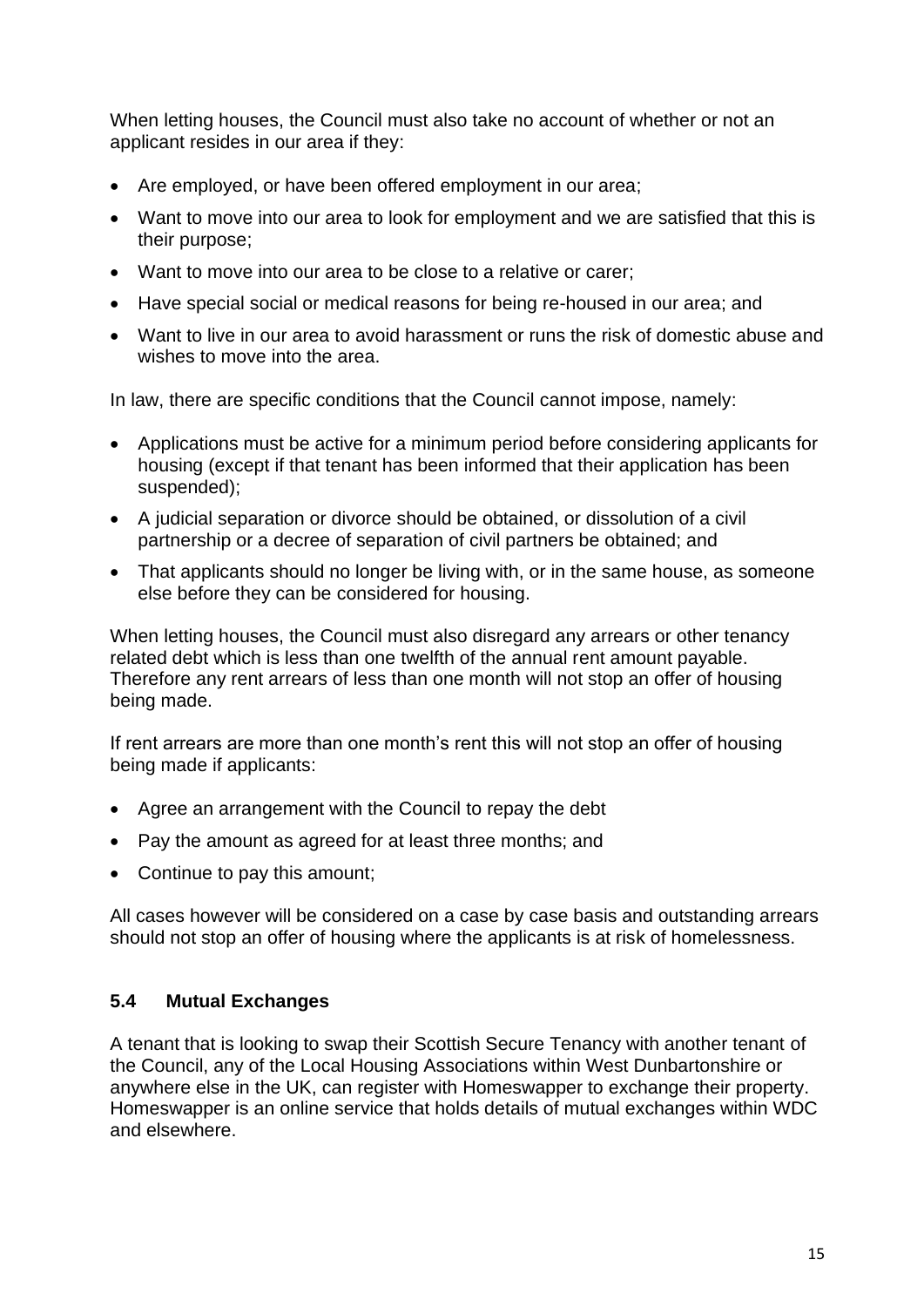Reasonable grounds for refusing a mutual exchange can include:

- The property is subject to a proceedings of recovery;
- The exchange would mean that a property designed or adapted for occupation by someone with special needs was no longer occupied by a person with these needs;
- The mutual exchange would lead to overcrowding, under occupation or one household living in a property that is not suitable to their needs;
- Failure by the tenant to adhere to existing tenancy terms such as anti-social behaviour;
- Having rent arrears or any other housing related debt where there is no arrangement in place to repay the debt;
- The condition of the property is unacceptable;
- Failure by all joint tenants to apply for an exchange; and
- The property is a tied house that has been provided by the landlord for employment purposes.

The above list is not a definitive list and each case will be considered and other reasons may exist for refusing exchange applications. The tenant will have to have been in the tenancy they wish to consider swapping for a year before they will be granted a mutual exchange, unless there are medical reasons for requiring a swap. Instances such as this would be considered on a case by case basis. The Council will aim to give you a response on a decision no longer than one month after the application is received.

# **5.5 Subletting**

Existing WDC tenants may apply to sublet their property. However, before a tenant can sublet their home they must apply in writing to the Council's housing department and get written consent. Tenants must also notify the Council's housing department of any proposed rent increase. The rent cannot be increased if the Council does not consent to the increase.

The 2014 Act makes the following change:

• The tenant must have had the tenancy for the past 12 months immediately before they apply for permission to sublet.

A request to sublet can be for a variety of reasons and can include tenants who have received a custodial sentence for less than one year. Notification of a tenant receiving a custodial sentence can be received from Criminal Justice/Prison Social Worker/tenant/or a representative for the tenant themselves. The actual time likely to be spent in custody should be established, as generally sublets are not granted for more than one year.

If the tenant has indicated that they wish to return to their tenancy on their release, the Housing Officer can consider their application to sublet their tenancy for the duration of the tenants' time in prison. They can liaise with the Resettlement Officer to ensure they know when the tenant is due for release.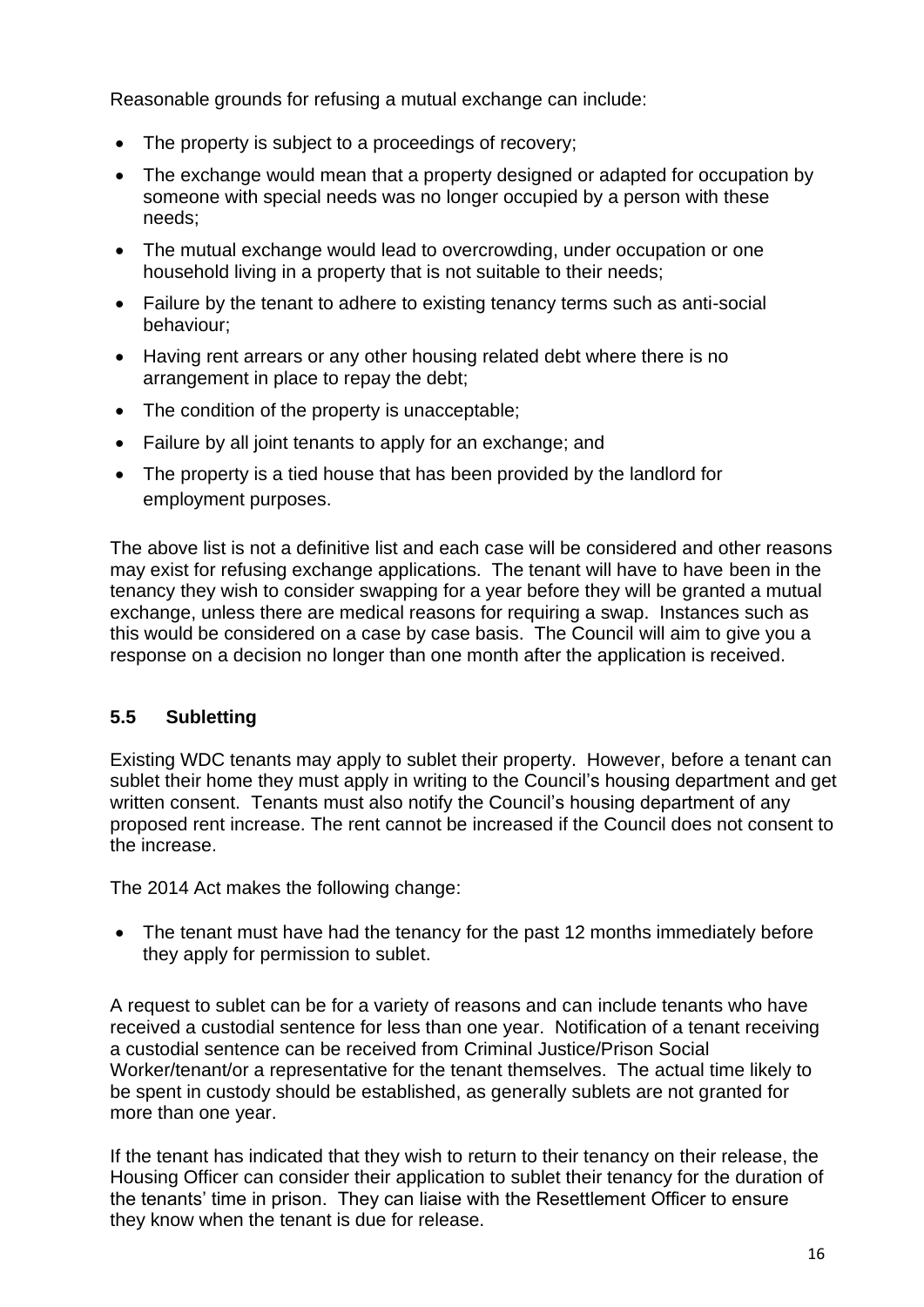# **5.5.1 Grounds for Refusing a Sublet**

The Council will only refuse an application to sublet a tenancy if it has reasonable grounds for doing so.

Each application must be considered on its own merits to determine whether it is reasonable to grant the request. Some specific reasons where it may be reasonable to refuse consent are listed below:

- An eviction process has been served that specifies any of grounds 1 to 7 in Schedule 2 of the Housing (Scotland) Act 2001;
- An eviction order has been made against the tenant;
- The rent proposed is not deemed to be reasonable by West Dunbartonshire Council;
- The deposit proposed is not deemed to be reasonable;
- The subletting would cause statutory overcrowding;
- Proposed works by the landlord that would affect the accommodation to be used by the subtenant, or other person living in the house as a result of the transaction;
- Where the tenant is leaving for an indefinite period and unable to specify when he/she will return. In this case, each application should be considered on an individual, circumstantial basis;
- Where another person's occupancy rights are likely to be adversely affected if permission is granted;
- Where the sublet would lead to substantial under occupation;
- Where the subtenant is unable to understand the terms of the sublet;
- The sub-tenancy is likely to be problematic, due to previous anti-social behaviour of the proposed subtenant that is likely to continue if the sublet is granted;
- Where the proposed subtenant has an unsatisfactory reference for former tenancies, both WDC & Non WDC;
- Where the property would not be deemed suitable for the subtenant for medical reasons.

#### **5.5.2 Withdrawing Permission**

The Council has the right to withdraw permission if there are complaints of anti-social behaviour as a result of the property being sublet.

#### **5.6 Assignation**

Before a tenant can assign their home to someone else, they must apply in writing to the Council's housing department. Once a tenant assigns their interest in the tenancy they no longer have a contractual relationship with the Council. The tenancy is transferred to the assignee and they take on all the responsibilities and liabilities of the tenancy, including any debt related to the tenancy.

Section 12(2) of the 2014 Housing (Scotland) Act makes the following changes: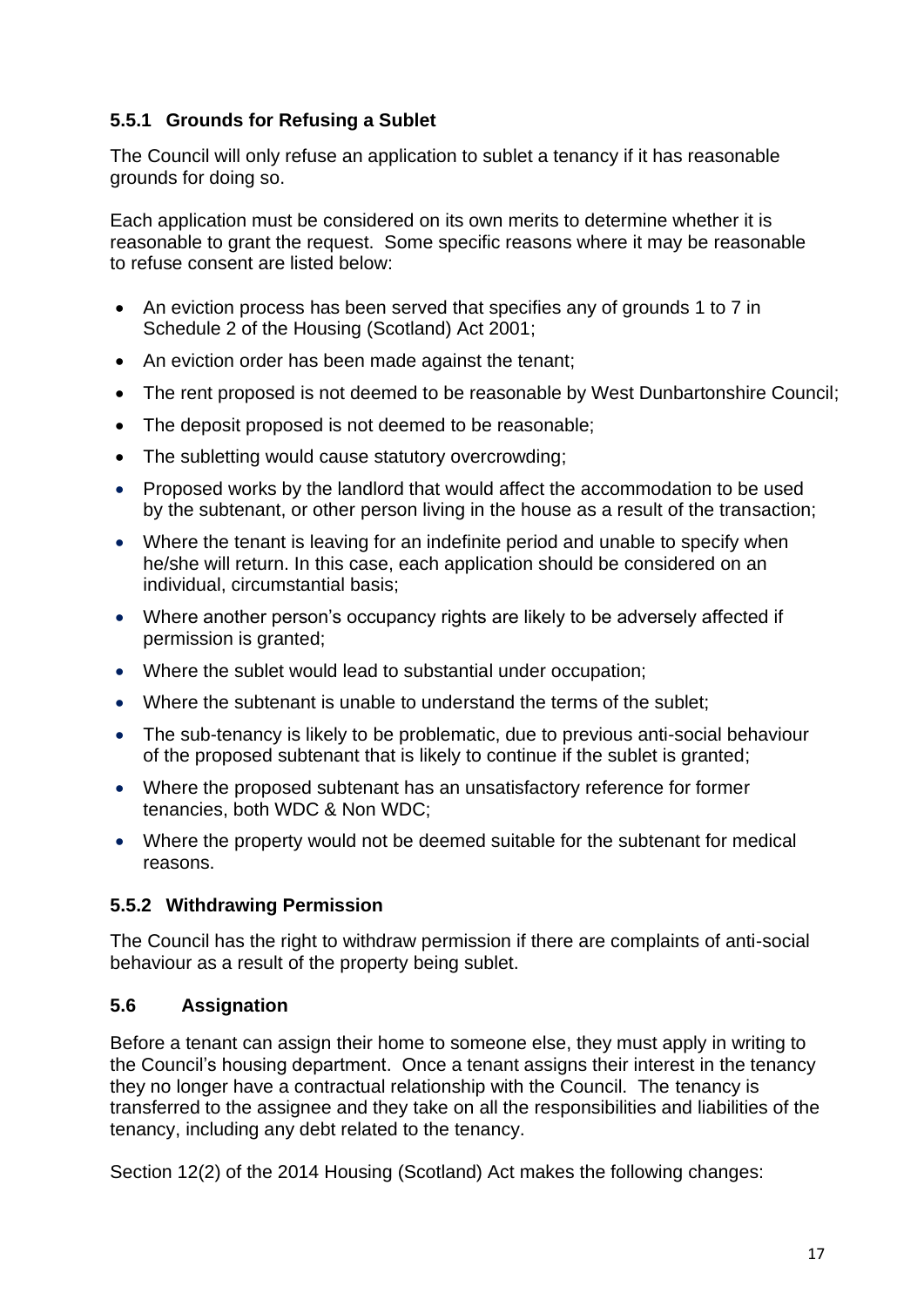- The house must have been the tenants only or principle home during the 12 months immediately prior to the tenant applying for written permission to pass their tenancy on to someone else;
- The person the tenant wishes to pass their tenancy on to (assignee) must have lived at the property as their only or principle home for the 12 months prior to the application; and
- The tenant, joint tenant or person the tenant wished to assign the tenancy to must have notified the Councils (Housing Officer) that they are living in the house that they wish to take the tenancy over for. The 12 month period does not start unless the landlord has been told that the person is living in the property as their only or principle home.

The Council can refuse permission to assign a tenancy if it is reasonable to do so. Each case will be assessed individually and consent will not be withheld unreasonably. Specific grounds were it is reasonable to withhold consent are as follows:

- Where the house has been adapted and the person wishing to take over the tenancy does not require these adaptations.
- A notice of proceedings has been served on the tenant under the Housing (Scotland) Act 2002;
- Where the Council is seeking to regain possession of the property;
- The assignation would lead to statutory overcrowding;
- The Council proposes to carry out work to the building that would affect the accommodation to be occupied by the assignee;
- Where the assignee would not be given reasonable preference under the Allocations Policy;
- Where the assignation would result in the property being under occupied;
- Where the proposed assignee(s) have arrears/former tenancy arrears or other housing related debt and an arrangement to pay has not been kept to in accordance with the Allocations Policy;
- Where the existing tenant(s) have arrears (and no Notice/Court order is in place) and an arrangement to pay has not been kept to in accordance with the Allocation Policy;
- Where the proposed assignee(s) have an unsatisfactory tenancy reference;
- Non consent of a spouse with occupancy rights;
- Other legal orders in force, for example an anti-social behaviour order which does not permit the proposed new tenant to be in the area.

#### **5.7 Joint Tenancies**

All applicants may apply to have a joint tenancy with someone who is staying with them. (Intention to stay removed due to the 12 month clause) Applications should be made in writing to the Council's housing department. The person the tenant wishes to add as joint tenant must have lived at the property as their only or principle home for the 12 months prior to the tenant applying for them to become a joint tenant. The Council must also have been notified that the person wishing to apply for a joint tenancy has been living in the house. Again, the Housing Officer should be informed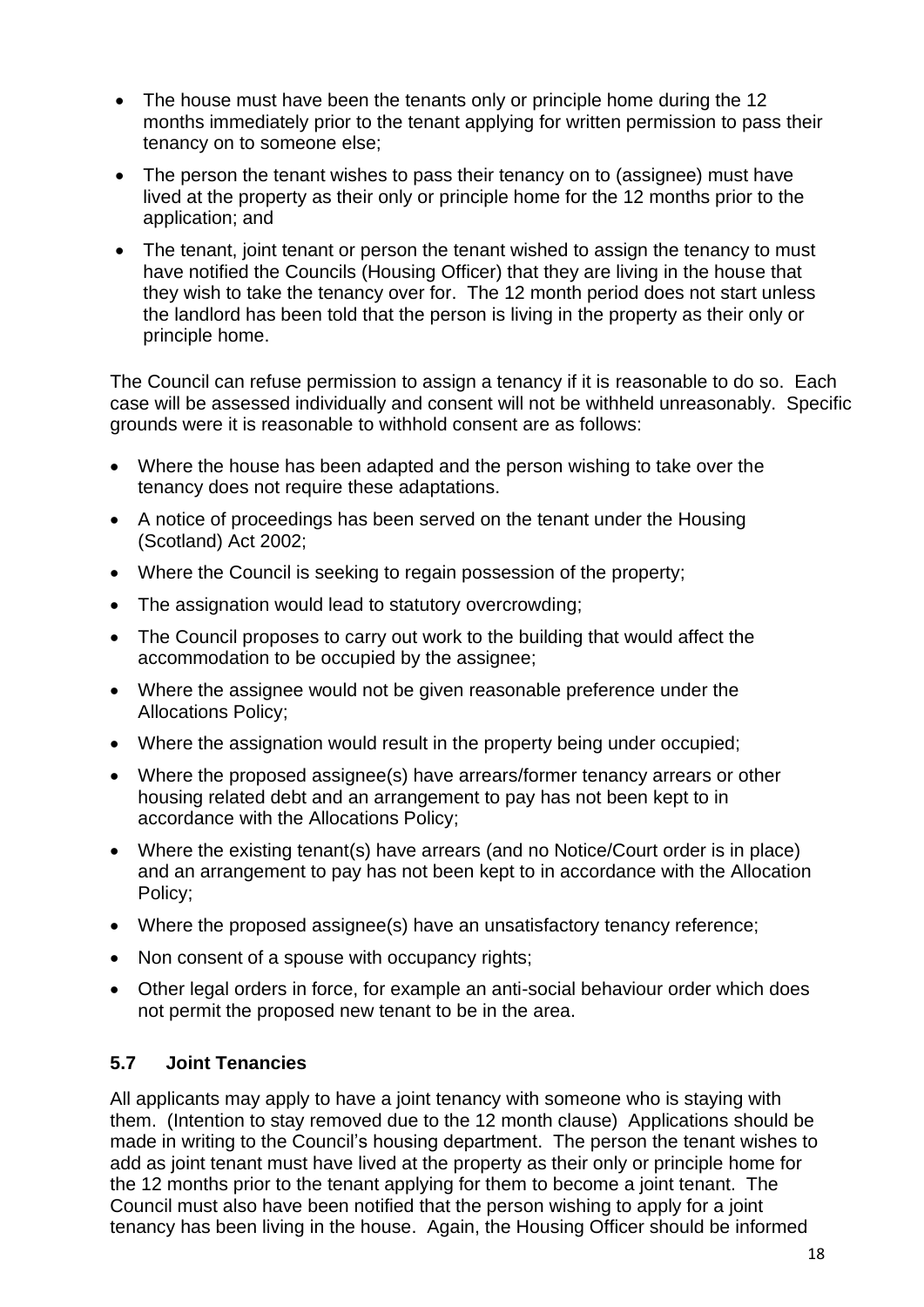of this. The 12 month period does not start until the Council has been told that the person has been living there as their only or principle home. An existing joint tenant can terminate their interest in the tenancy by providing the Council and the other joint tenants with 4 weeks written notice. The Council with regard to notification of occupancy is considered to be Housing Operations as the landlord of the property.

The Council must consent to an application for a joint tenancy unless there are reasonable grounds for refusing. Possible grounds for refusal would be:

- Where agreeing to the joint tenancy would lead to the household being overcrowded;
- Where the proposed joint tenant would not be granted a tenancy under the Allocations Policy for reasons such as anti-social behaviour or housing related debt; and
- Where the existing tenant had rent arrears and no suitable arrangement was in place for repayment.

#### **5.8 Succession**

The Housing (Scotland) Act 2014 introduces a 12 month qualifying period and notification requirement before qualifying persons have the right to succeed to a Scottish Secure Tenancy on the death of the tenant. A succession can only take place where a tenant dies and there is a relevant qualifying person who wishes to succeed to the tenancy. Two rounds of succession can take place.

On the death of a Scottish Secure Tenant, the tenancy passes to the qualifying person. On the death of a qualifying person who succeeded to the tenancy after the first death, the tenancy then passes to another qualifying person; this would be the second succession. There is no qualifying period under the new rules for the tenants spouse, civil partner or joint tenant provided that the house in question was that persons only or principle home at the time of the tenant's death.

The new rules apply to the following 'qualifying persons' where the house has been their only or principle home throughout the 12 months prior to a tenant's death:

- Partners (cohabitants of either sex, including same sex cohabitants);
- Members of the tenants family aged 16 and over; and
- Carers aged 16 or over who have given up a previous or principle home.

Under the new Act the 'qualifying person' must also have notified the Council (Housing department/Housing Officer) that they are living in the property as their only or principle home. The qualifying period does not start until the Council has received this notification. If the property has been adapted for the needs of the tenant who is deceased, and these adaptations are not required by the person wishing to succeed to the tenancy, a like for like property will be sought for this person to ensure that adaptations are available for those tenants who have a medical need for them.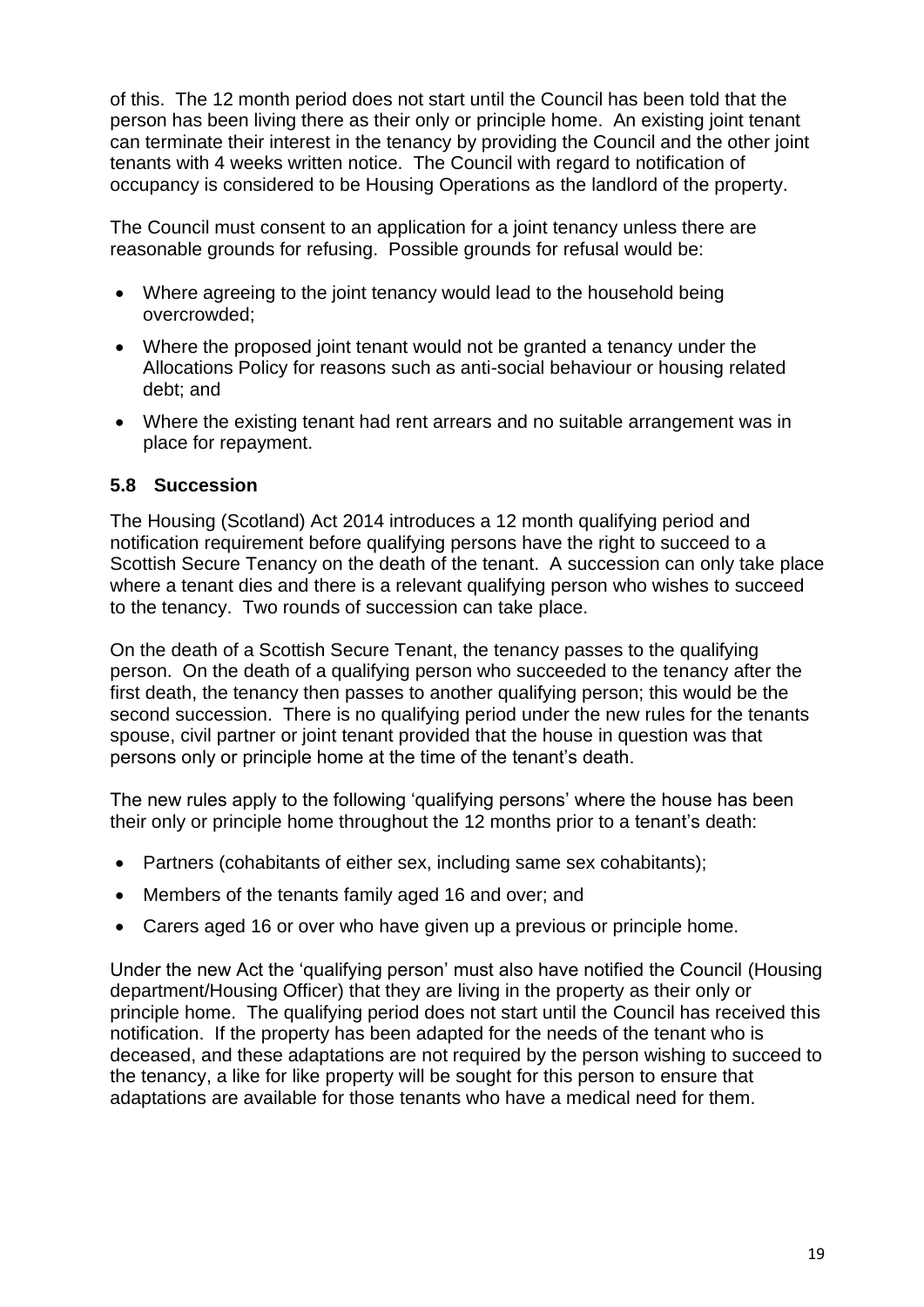## **5.9 Suspensions from The Housing Register**

A suspension is where a new or transfer applicant will not be eligible to be offered accommodation for a defined period of time. The Council cannot suspend people from applying for a house and joining the housing list but can from receiving offers of accommodation. This section highlights specific circumstances where it is legitimate for WDC to suspend offers.

Suspensions should only occur in instances relating to conduct or eligibility of applicants and are only used as a temporary measure.

Reasons for a suspension are as follows:

- Anti-social behaviour, or applicant currently has a Short Scottish Secure Tenancy (SSST) on antisocial related grounds in place - the Council may seek to suspend an applicant on the basis of anti-social behaviour if the applicant or a member of their household has engaged in anti-social behaviour, including in the vicinity of the house; harassment of others or anti-social behaviour towards a Council employee when applying for housing;
- Has a conviction for using their home for immoral or illegal activity or any other offence punishable by imprisonment committed in the locality of their home, this can also apply to someone who has resided with the applicant;
- Has had a court grant an eviction notice against the applicant;
- If an applicant has previously abandoned a tenancy or neglecting a let property. A suspension can be put in place where an applicant's house was previously repossessed due to abandonment or where a house was repossessed due to abandonment of a joint tenant or where a property was repossessed due to neglect and ill treatment. The Scottish Secure Tenancy requires tenants to leave a tenancy in a clean and tidy condition and make sure it is in good decorative order at the end of a tenancy. However, this does not have to occur throughout the tenancy and is not a breach of tenancy condition unless there is a nuisance or hazard caused. Suspensions due to tenancy condition should therefore only be used for a serious breach of tenancy and the tenant's ability to maintain the property should also be taken into consideration with this;
- Where there have been rent arrears or other tenancy related debt. Unless the debt is not more than one month's rent and the applicant has made an arrangement to repay the debt and has maintained this arrangement for more than 3 months. Historic debt that had previously been written off by the Council can be taken into consideration also; and
- Where there has been a false statement made on an application for housing. This will be looked at on a case by case basis according to whether this information was intended to be misleading for fraudulent purposes or was a simple omission on the applicant's part.

Suspensions, when in place, will be for a period of a year but each case will be reviewed in case the circumstances of the tenant change, i.e. rent arrears being paid off or an arrangement made and maintained. The council cannot vary a suspension where it would increase its length and applicants have the right to appeal.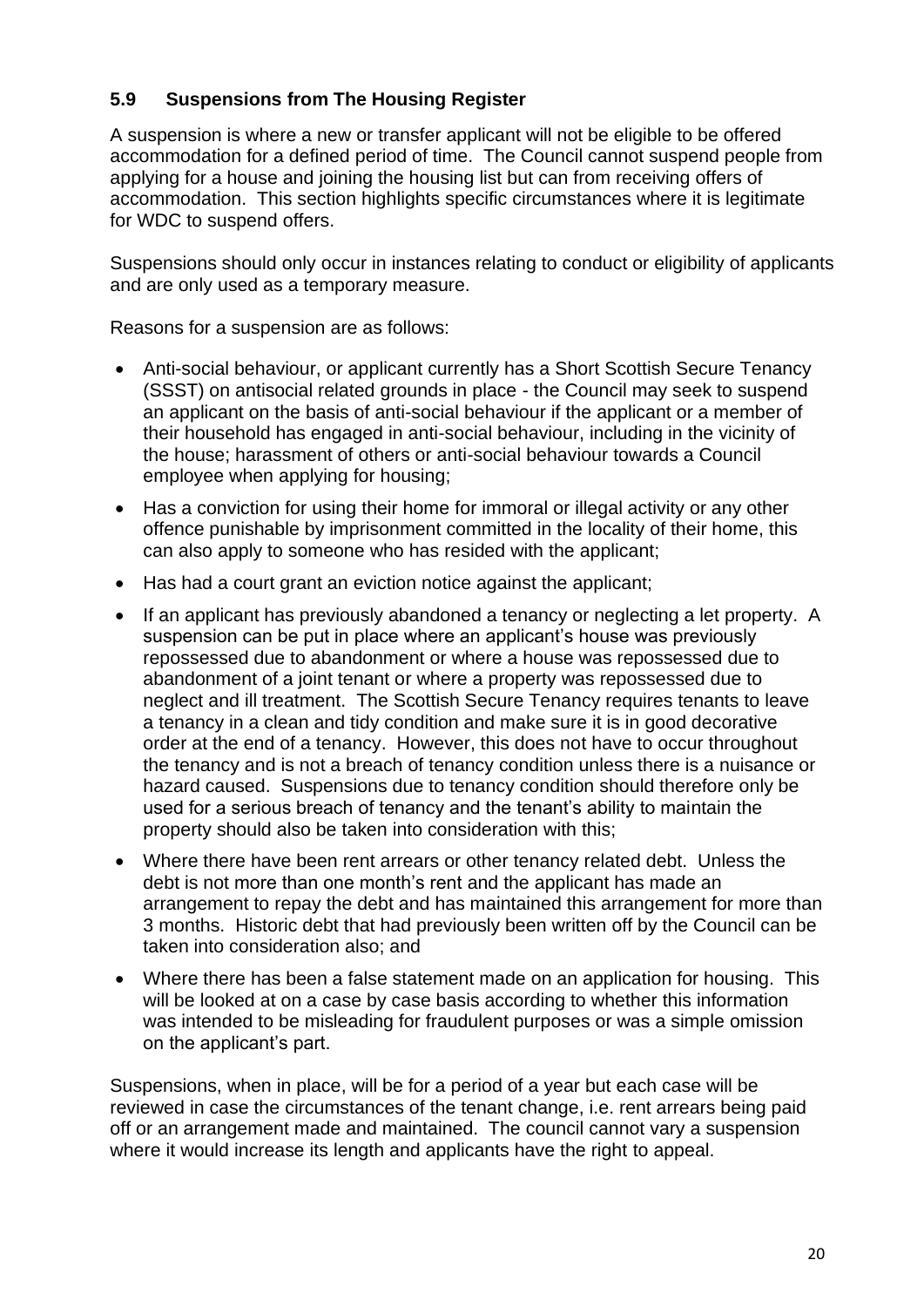# **5.9.1 Three Reasonable Offers**

The number of reasonable offers of housing an applicant can receive before their application is suspended from receiving further offers of housing has been limited to three. If a tenant refuses three reasonable offers their application will be suspended for 12 months. On the refusal of one or more offers of housing the applicant should be contacted to review their preferences in terms of area choice and house type, to ensure they are up to date.

# **5.9.2 Managing and Monitoring Suspensions**

A person's behaviour will only be considered back as far as 3 years. In exceptional circumstances the Council can consider behaviour back as long as 5 years ago but the reasons for doing this would have to be justifiable. The Council however wishes to minimise/prevent homelessness and provide services for all, so the use of suspensions should be minimal and alternative approaches will be considered wherever possible.

The Council aims to provide a service that is inclusive and accessible for all and to help those who are vulnerable. Therefore any applicant who has been assessed with a critical housing need with an A medical award will not be prevented from receiving suitable offers of housing that becomes available even if they fall into a category which would warrant a suspension. The Council will work with these applicants to take a proactive approach to manage the problem.

The Council will monitor and manage all cases that have been suspended and anyone who falls into one of the suspensions categories will be informed of their suspension, the length of time it is in place, reasons for the suspension and how this suspension will have an impact on them, i.e. no offers of housing for 12 months.

# **5.10 Removal from the Housing Register**

The Council will only cancel applications for the following three reasons and remove applicants from the Housing Register for the following reasons:

- Death of an applicant if notification of death of an applicant is received the application will be removed from the housing list;
- At an applicant's request the Council will require notice from an applicant that they wished to be removed either via telephone, email or in writing; and
- Failure to Re-Register the Council will carry out an annual review of its housing list. This review will ask applicants to confirm that the information on their application form is still correct and that they would like to remain on the housing list. If an applicant fails to respond to this review, a reminder letter will be sent and if no response the applicant will be removed. A letter confirming their removal from the list will then be sent.

# **5.11 Short Scottish Secure Tenancies**

The Council generally lets its properties as Scottish Secure Tenancies (SST's) wherever possible, to maximise the rights which tenants can enjoy. However in specific circumstances it may not be appropriate to offer a SST. The Council has a SSST policy which defines the circumstances, the Council can offer a Short Scottish Secure Tenancy (SSST). The SSST policy clearly identifies the 9 statutory grounds where the power to use a SSST can be considered and outlines how these would operate.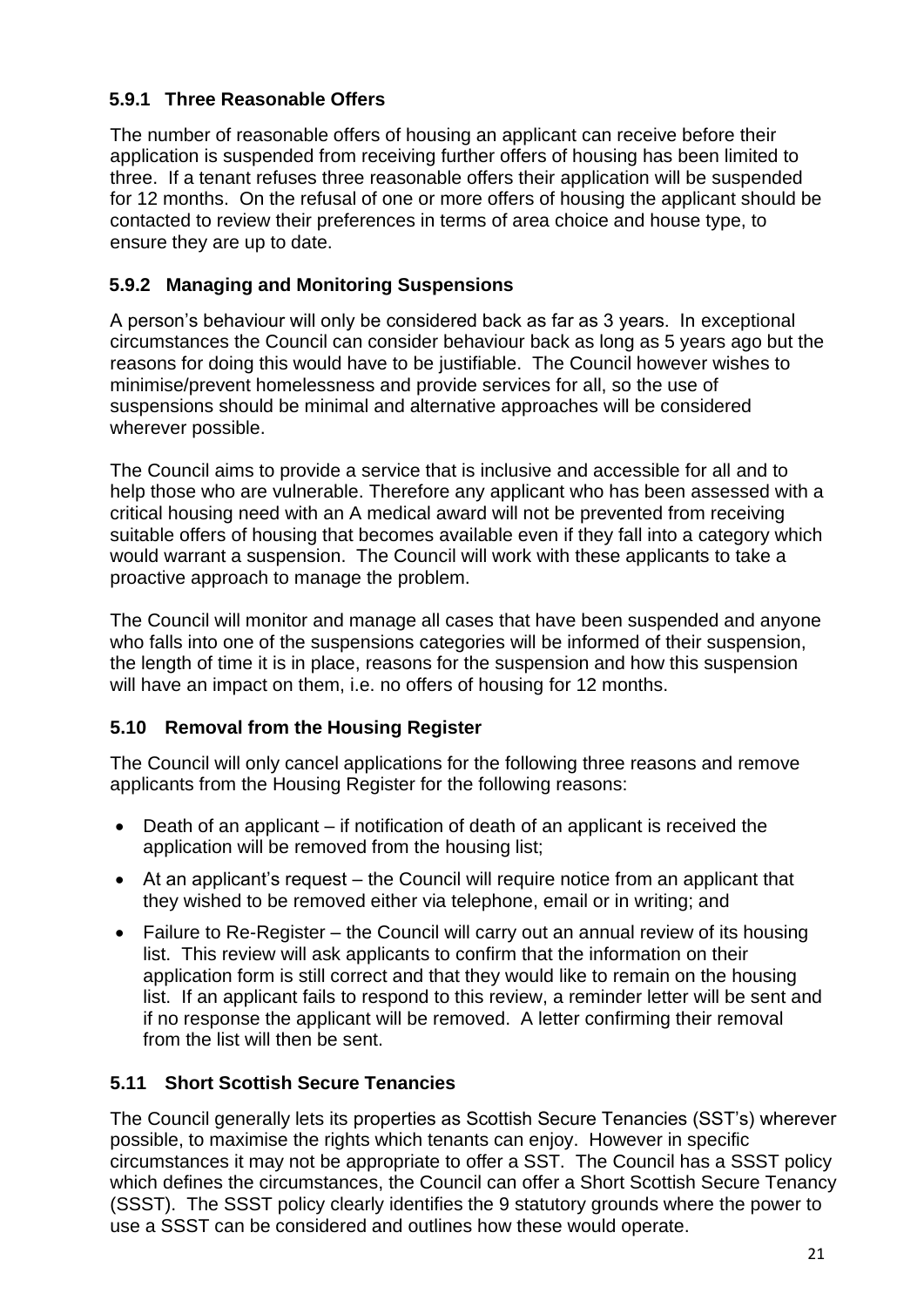Tenants with a SSST have less tenancy rights than those with a SST. These restrictions include:

- No provision for succession;
- More limited security of tenure; and
- Limited rights to assign and sublet the tenancy.

More information on SSST's can be found in our SSST policy.

#### . **5.12 Economic Migrants and Persons Subject to Immigration Control**

Anyone aged 16 and over and from the UK is eligible for housing. This position is more complex for individuals from out with the UK. Legislation sets out who is and is not eligible, eligibility can depend on a number of factors such as:

- Nationality;
- Economic activity of the applicant and their family members;
- Immigration status and rules around asylum and immigration; and
- Entitlement to public funds

An EEA (European Economic Area) national who has the right to reside is eligible for housing and homeless assistance (which is classed as 'entitlement to public funds') from the Council however some will need to satisfy the habitual residency test meeting certain conditions before they can access certain benefits.

Local authorities are subject to the Immigration and Asylum Act 1999. Asylum seekers are permitted to join the Councils housing waiting list, however, we do not have a duty to provide full or short Scottish secure tenancies in these instances. A person's status can change and these cases would be reviewed regularly.

Generally a person is not disqualified from entitlement to public funds (and therefore housing and homelessness assistance) if he/she is:

- A British or Irish citizen:
- Is a person who is a citizen of a commonwealth country with a 'right of abode';
- Falls within one of the prescribed exceptions set out in immigration regulations;
- Has indefinite leave to remain (also known as 'settled status') including an EEA national with EU settled status;
- Has been granted leave because of their refugee status;
- Has been granted humanitarian protection;
- Has discretionary leave (assuming as is almost always the case, that their leave is not subject to a public funds condition) OR
- Has been granted temporary leave under the destitution domestic violence concession.

As housing and homelessness assistance is classed as a public fund, anyone who holds a visa with no recourse to public funds is generally prohibited from accessing it. However, as a local authority we are bound by Human Rights Law and should provide support where failure to do so would result in a breach of an individual's human rights.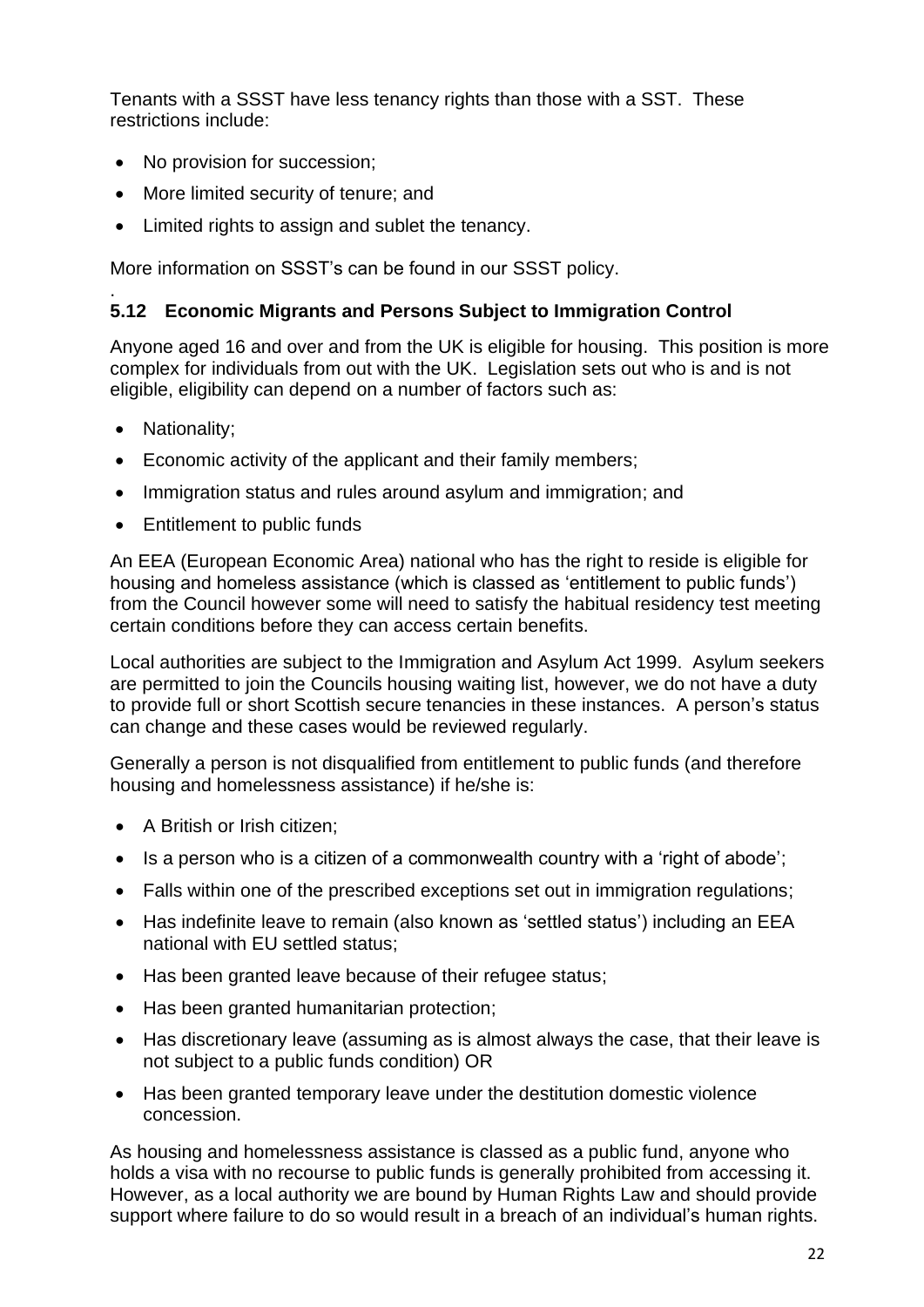This is likely to arise where someone would be destitute and cannot return to their home country or where children are involved.

When the Council is dealing with these cases we therefore are often required to make an assessment of an individual's circumstances, and whether there is a potential claim for leave to remain, to see what services we can provide to the individual. We cannot however provide individuals with immigration advice and given the complexity of these cases it is recommended that all individuals seek their own legal advice.

# **5.13 Applicants Serving in the Armed Forces**

Applications from people serving in the armed forces will be reviewed and processed on receipt of written confirmation from either the applicant or their commanding officer that they will be leaving the armed forces by a specific date. If an applicant has been seriously injured and requires adapted housing, the application will be assessed and points awarded accordingly. Applicants in these circumstances can also apply directly to Homeless services. The Council has also signed up to the Armed Forces Covenant - <https://www.armedforcescovenant.gov.uk/> . The Armed Forces Covenant is a promise by the nation ensuring that those who served or have served in the armed forces, and their families, are treated fairly.

# **5.14 Housing References**

When applying for housing with the Council, references will be sought from previous landlords for the past 3 years. Tenancy references are sought to establish whether the applicant, or anyone wishing to be housed with them, has been subject to an Anti-Social Behaviour Order or has a history of anti-social behaviour, has any previous housing related debt with no repayment arrangement in place or has breached other tenancy conditions. If any of these is the case, the application will be suspended – see section 5.9 on Suspensions for more information on this.

# **5.15 Tenancy Conditions**

When a tenant is offered and accepts a WDC house, a legally binding contract is signed between the tenant and the Council. This is known as a Scottish Secure Tenancy Agreement (SST). This tenancy agreement sets out the tenants' rights and responsibilities and the Councils as a landlord. The Council makes every effort to fulfil its part of the agreement and expects tenants to do the same. If a tenant fails to keep to this agreement, action can be taken to have them removed from the property.

# **5.16 WDC Tenants with less than 12 Months Tenancy**

Applicants who have a tenancy with the Council must demonstrate that they have maintained their current tenancy in a satisfactory manner for a period of 12 months. Unless there are exceptional circumstances applicants will not be considered for another offer of housing, a mutual exchange or a nomination to another housing provider until they been in their tenancy for 12 months and received a satisfactory tenancy reference from their Housing Officer.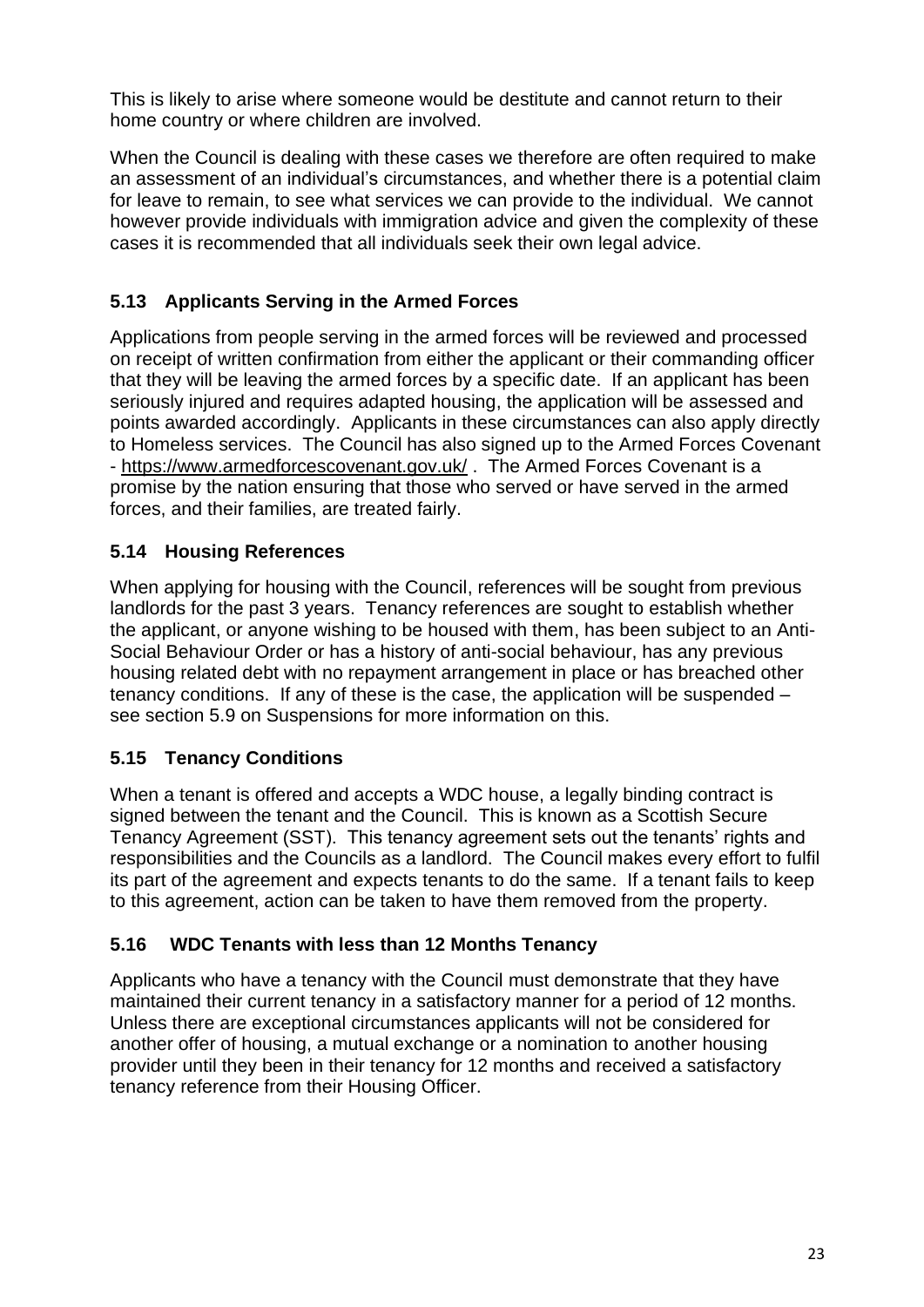# **6. Points Categories & Points Structure**

## **6.1 Points Categories**

#### Category 1- No Security of Tenure

Points will be awarded for those with no security of tenure which will include the following circumstances:

- People applying from the family home and those currently living somewhere else with no tenancy agreement of their own;
- Notice to Quit points can be awarded to an applicant if the landlord has served a valid notice to quit.
- Tied Accommodation points can be awarded to applicants if they reside in a house that is part of their conditions of employment. This is known as a tied tenancy. If an applicant who resides in one of these tenancies employment ends, it is recognised that they no longer have a right to reside in this tenancy, and points are therefore awarded in the following circumstances:
	- o If they are a tied tenant retiring on ill health grounds or having to leave tied accommodation through loss of employment
	- $\circ$  If they are the spouse or partner of a tied tenant who has died in service and you are required to move out of the tied accommodation.
- Regeneration points will be awarded to applicants if they are required to move to allow redevelopment or demolition works to take place. These points will however only apply to comprehensive redevelopment schemes approved by West Dunbartonshire Council, or where the Council has agreed to rehouse applicants if they are displaced by other landlords working in partnership with the Council.

#### Category 2 - Medical Needs and Disability

• Medical Needs and Disability – points can be awarded to applicants if they have a permanent or long lasting medical condition or physical disability which is made worse by their current accommodation. A disability is a physical or mental condition, which has a substantial and long term adverse effect on normal day to day activities. This is not an assessment of the severity of the medical condition or disability but an assessment of the need for another house that would alleviate the medical condition or disability. These points can be awarded to the applicant or any member of their household. A separate medical application form will need to be completed to be considered for this award. Application forms are available from local housing offices.

The process is one of self-assessment. A number of questions are asked regarding health problems. Applicants are not required to submit a letter from their doctor, however, can submit any other information considered appropriate, such as a letter from a consultant, clinic or support provider. Applicants will also be required to supply evidence of any disability benefits, medication or treatment received. Upon receipt of the application, a member of the housing operations team or the occupational therapist may call you to discuss the application and assess the property.

If it is determined that their medical condition may change, the application will be reviewed after an appropriate period determined by a medical professional.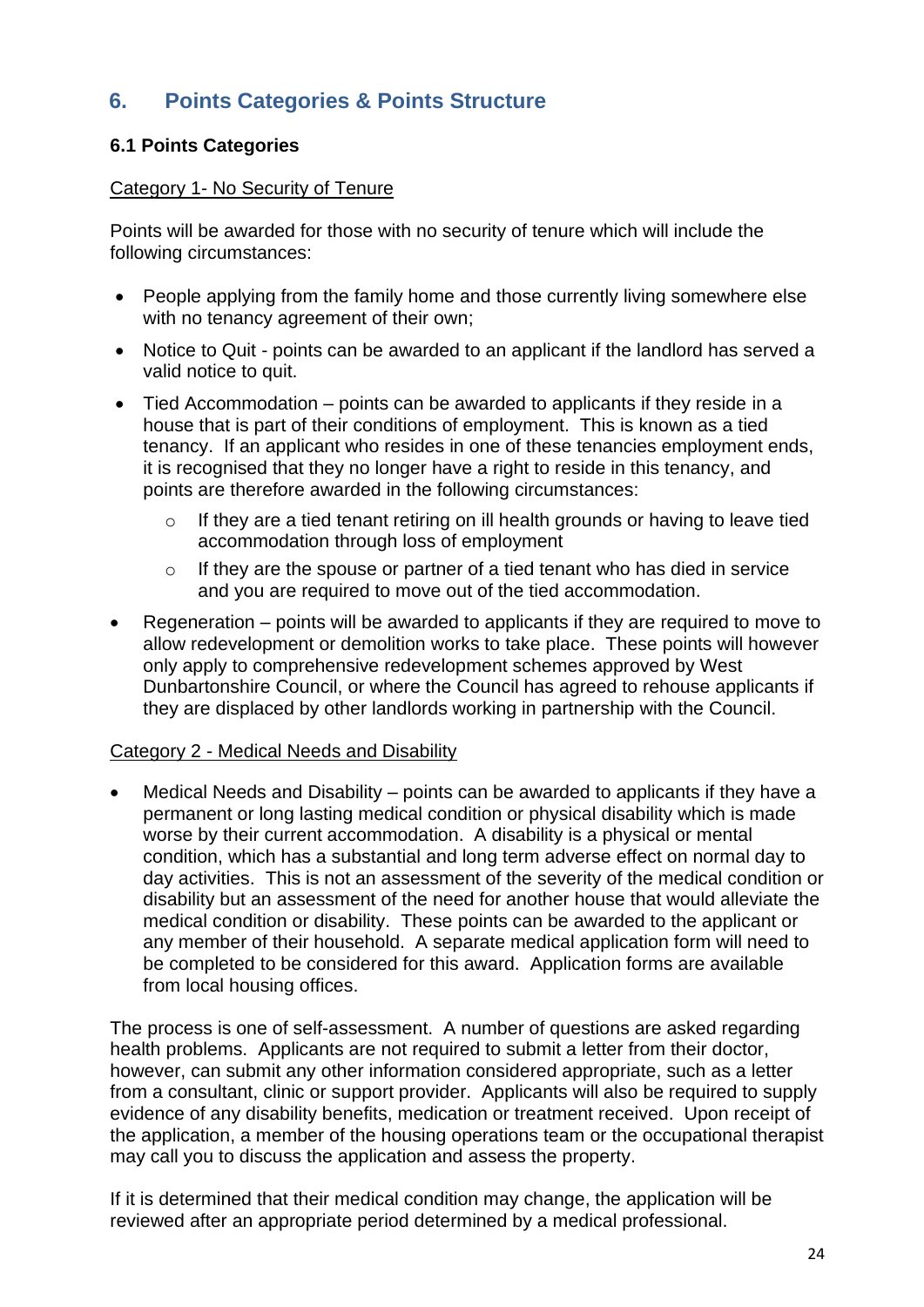Medical awards will be removed if the condition has improved to the extent that the applicant's current accommodation is no longer medically unsuitable.

Once your application has been assessed by the occupational therapist housing staff, a letter will be sent from the housing operations team advising whether medical points have been awarded and if so, the number of points awarded.

If the applicant is dissatisfied with the category of medical priority, or the medical award has been refused, they can appeal against this decision.

If an applicant wishes to defer their housing application, their medical award will be removed, unless due to circumstances out with their control they need to defer, i.e. hospital admittance. If they wish again to be considered for offers of housing, a new medical assessment form will be required to be completed.

Medical and disability points will be awarded based on the medical needs of each household. A single award of points will be made to the applicant with the most severe medical condition. This is to ensure that applicants with the greatest medical need are matched to suitable accommodation. Medical awards are split into 3 categories:

- Medical Award A: (Urgent) Current accommodation is causing extreme aggravation to medical condition or disability
- Medical Award B: (Serious) Current accommodation is causing serious aggravation to medical condition or disability
- Medical Award C (Significant) Current accommodation is causing significant aggravation to medical condition or disability.

#### Category 3 – Facilities

- Sharing Amenities Points can be awarded if an applicant is sharing amenities with anyone other than the people listed on their application to be rehoused with them, as they are considered as the direct household. You should not have to share amenities with anyone other than those in your direct household. Applicants who share amenities – bathrooms and kitchens with other members of their household - do not receive sharing amenities points, nor does it apply to applicants who have sublet part of their property or have taken in lodgers. Points will be awarded to sub-tenants, lodgers, or if an applicant is living with parents, friends or relatives; and
- Lacking Amenities points can be awarded to applicants if they lack basic amenities – i.e. a bathroom and a kitchen located within the household. This is defined by current housing legislation and these facilities should be available to all occupants. Points will be awarded if an applicant does not have access to these facilities to reflect the fact that their accommodation is below tolerable standard.

#### Category 4 - House Size

• Overcrowding – points can be awarded to applicants if they are living in accommodation which is too small for their needs. This is calculated by how many bedrooms an applicant should have for the household and how many bedrooms the applicant has at their current location.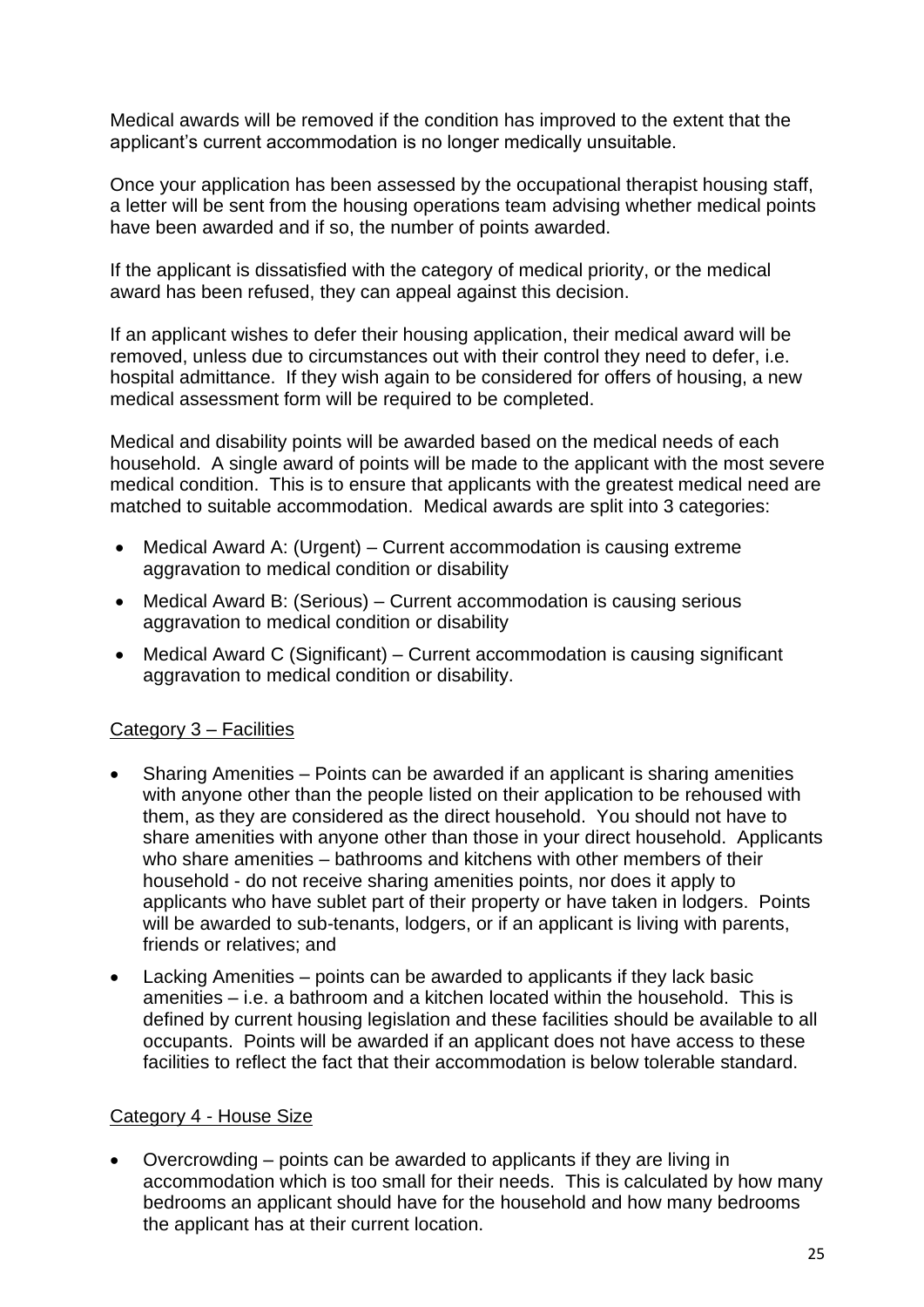Living rooms are not considered suitable for sleeping accommodation, although some applicants may have to use these rooms due to the level of overcrowding in their present homes.

Children over 10 or older will be assessed as needing a room of their own, regardless of gender. A physically disabled child or children should have their own bedroom irrespective of age.

Different generations (grandparent, children, and grandchildren) living together should have separate bedrooms. Expectant mothers will be assessed as 2 persons from 3 months prior to the expected date of birth.

Overcrowding points will be given if a household member has a medical condition that requires an extra bedroom to accommodate an overnight carer or considerable medical equipment.

• Under Occupation – points will be awarded if an applicant who is under-occupying a property wishes to move to smaller accommodation that is more suitable to their needs. Applicants will be awarded under occupation points if they are occupying a property that has more bedrooms than needed to accommodate themselves and members of their household. Points will be awarded for every spare bedroom.

The Council can provide help to remove any barriers existing tenants face by offering incentives to move to smaller accommodation, such as assistance to move items and decoration packages. Tenants can speak to their Housing Officer to access this resource in a way that would suit their specific requirements best.

#### Category 5 - Social/Relocation Points

- Relationship Breakdown points can be awarded to applicants if they have suffered a relationship breakdown and are having to move house as a result of this;
- Social/Family support points can be awarded to applicants if they require to be near family member/social network to give or receive support. Applicants will be required to provide evidence from the person giving or receiving the support; and
- Incoming Worker points can be awarded to applicants if they currently work in West Dunbartonshire but do not live in the area and are experiencing difficulty in travelling to their place of work.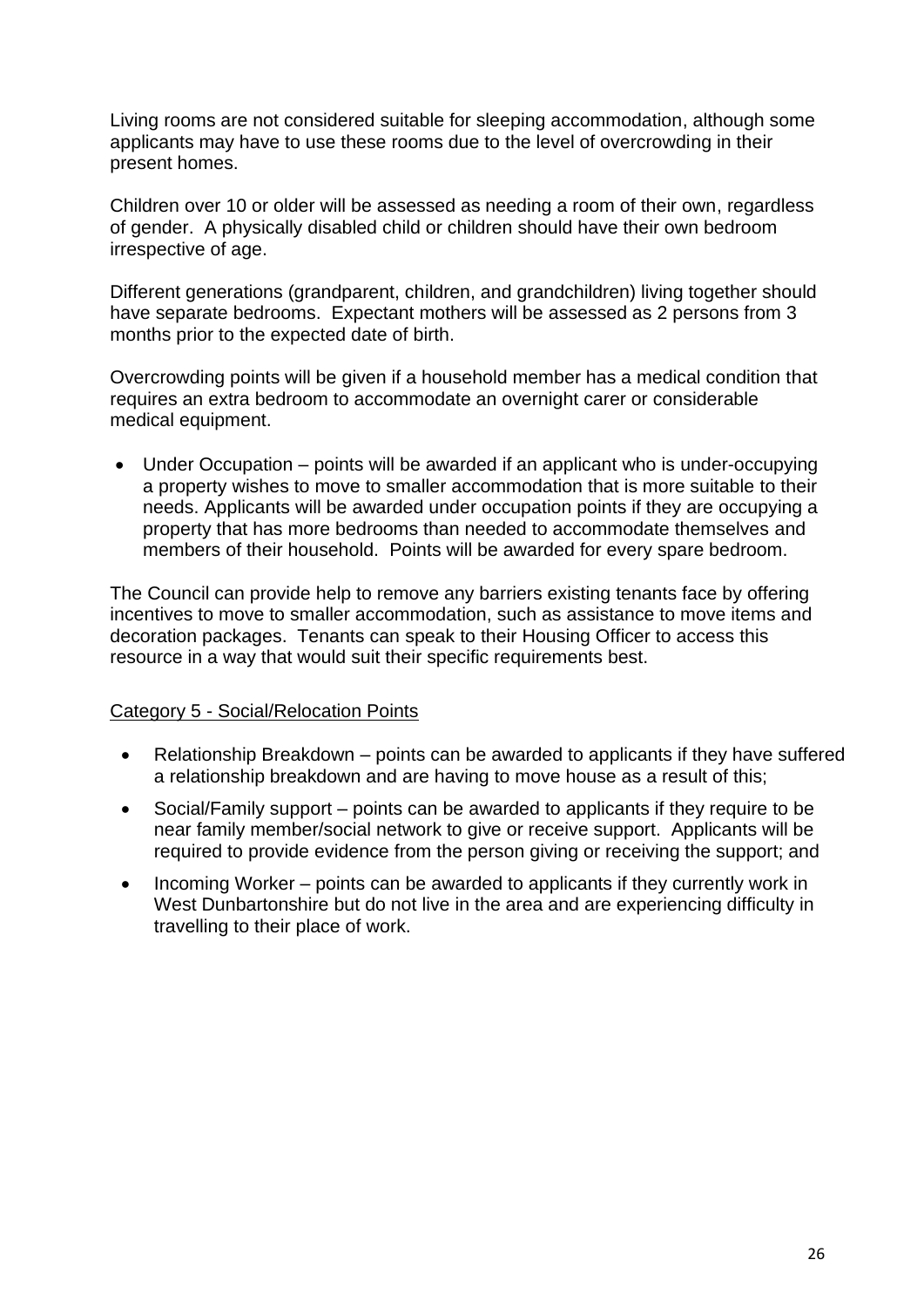## **6.2 Points Structure**

| Categories                    | <b>Circumstances</b>                        | <b>Points</b> |
|-------------------------------|---------------------------------------------|---------------|
| Category 1                    | Applying from the family home               | 25            |
| <b>Insecurity of Tenure</b>   | Living somewhere with no tenancy            | 25            |
|                               | agreement                                   | 25            |
|                               | Notice to Quit                              | 25            |
|                               | <b>Tied Accommodation</b>                   | 25            |
|                               | Regeneration                                |               |
| Category 2                    | A award                                     | 100           |
| <b>Medical and Disability</b> | <b>B</b> award                              | 60            |
|                               | C award                                     | 10            |
| Category 3                    | <b>Lacking Amenities</b>                    |               |
| <b>Facilities</b>             | No bathroom<br>$\bigcap$                    | 10            |
|                               | No kitchen facilities<br>$\cap$             | 10            |
|                               | <b>Sharing Amenities</b>                    |               |
|                               | Kitchen<br>$\Omega$                         | 10            |
|                               | <b>Bathroom</b><br>$\bigcap$                | 10            |
| Category 4                    | Overcrowded by 1 bedroom                    | 20            |
| <b>House Size</b>             | Overcrowded by 2 bedrooms                   | 25            |
|                               | Overcrowded by 3 or more bedrooms           | 30            |
|                               | Under Occupying by 1 bedroom                | 20            |
|                               | Under Occupying by 2 bedrooms               | 40            |
|                               | And 20 points further for any further rooms | $60+$         |
| Category 5                    | Relationship Breakdown                      | 25            |
| <b>Social / Relocation</b>    | Social / Family Support                     | 10            |
|                               | <b>Incoming Worker</b>                      | 10            |

#### **6.3 Verification of Information**

To ensure that applications are correctly assessed, applicants will be required to provide information to verify your circumstances. It is recognised that in some cases the information required may be sensitive and of a personal nature, so in these circumstances a position of belief and trust will be adopted. The application form will highlight to applicants what information is required to be evidenced.

# **6.4 Eligible House Size**

The Council aims to make best use of its housing stock and applicants will be eligible for a particular size of house based on the size of their household.

| <b>Household Size</b>                       | <b>Accommodation Size</b>    |
|---------------------------------------------|------------------------------|
| Single person                               | Bedsit or 1 Bedroom property |
| Couple                                      | 1 or 2 Bedroom property      |
| Single parent or couple with one child      | 2 Bedroom Property           |
| Single parent or couple with two children   |                              |
| - both aged under 10                        | 2 Bedroom property           |
| - one or both aged 10 or over               | 3 Bedroom property           |
| Single parent or couple with three children |                              |
| - if two able to share a room (under 10)    | 3 Bedroom property           |
| - none able to share a room                 | 4 Bedroom property           |
| Single parent or couple with four children  |                              |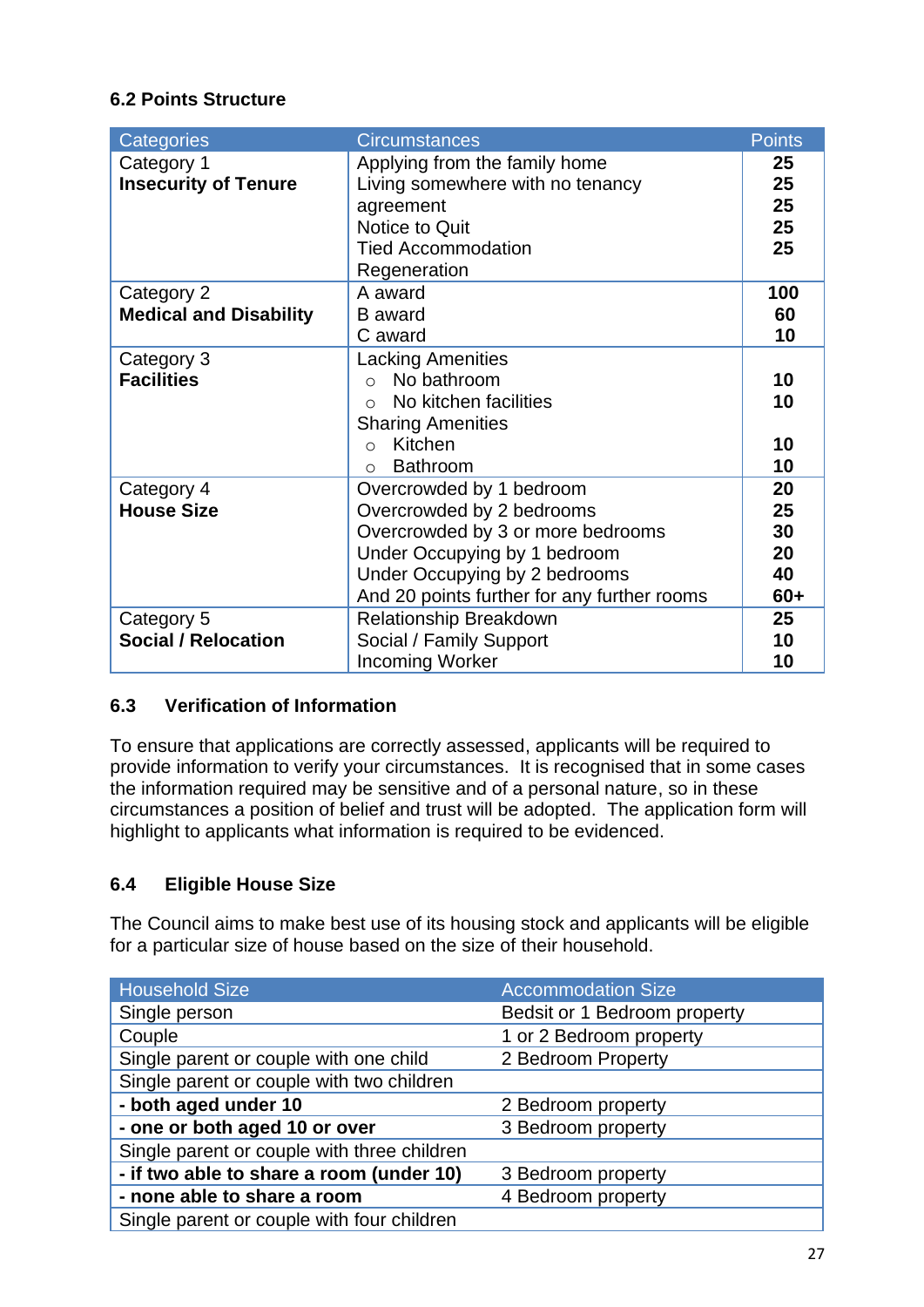| - if all children are able to share rooms                          | 3 Bedroom property                             |  |
|--------------------------------------------------------------------|------------------------------------------------|--|
| - if two children able to share a room                             | 4 Bedroom property (maximum size<br>available) |  |
| <b>Expectant Mother</b>                                            |                                                |  |
| - treated as two or more dependant of<br>number of unborn children | 2 Bedroom property                             |  |

Where a member of your household is temporarily living away from home, for instance in further education or in the armed forces, they will be included as part of the household, if the individual provides written confirmation that they intend to live with you.

Each application will be considered on an individual basis, however, in order to make best use of housing stock and maximise tenant's choice, there are circumstances where a larger house maybe allocated.

These are listed as below:

- Where there is a medical reason for requiring a separate or additional bedroom. This will be considered on an individual basis;
- Where a separated spouse has access rights to child/children. An additional bedroom will generally be allowed to be used by the child/children during the access period;
- Where children are close to the threshold of requiring their own bedroom. This is to maximise tenancy sustainment, larger properties to accommodate the growing household will be considered; and
- Where there is no stock of a suitable size. In some areas where there are no properties of a suitable size, households can be considered for the next suitable size.

# **7 Sheltered and Adapted Housing**

#### **7.1 Allocation of Adapted Housing**

WDC wants to move towards effective allocation of adapted housing, to aim to tackle the inequality experienced by disabled people in accessing suitable housing. An adapted property would be one that would enable a person(s) with a disability to live independently at home for as long as possible. Necessary adaptions help a tenant achieve personal independence and good use of adaptations can have a major impact on a tenant's wellbeing and quality of life. They can make daily tasks easier and help tenants stay in their home for longer.

To achieve this, the Council needs to make best use of existing stock, while meeting the needs of tenants. Instances where adaptations are removed from void properties as no tenant has required the adaption should be avoided. Carrying out adaptations for tenants in properties which would not be suitable for their longer term housing needs, will also be avoided.

Where tenants live in properties with adaptions which are no longer required, the Council will support these tenants to find a mutual exchange, if they are in agreement. The Council will not take possession back of adapted housing for those who have no need for it, but simply highlight the importance of the adaptations being for those in most need of them and encourage an exchange where possible.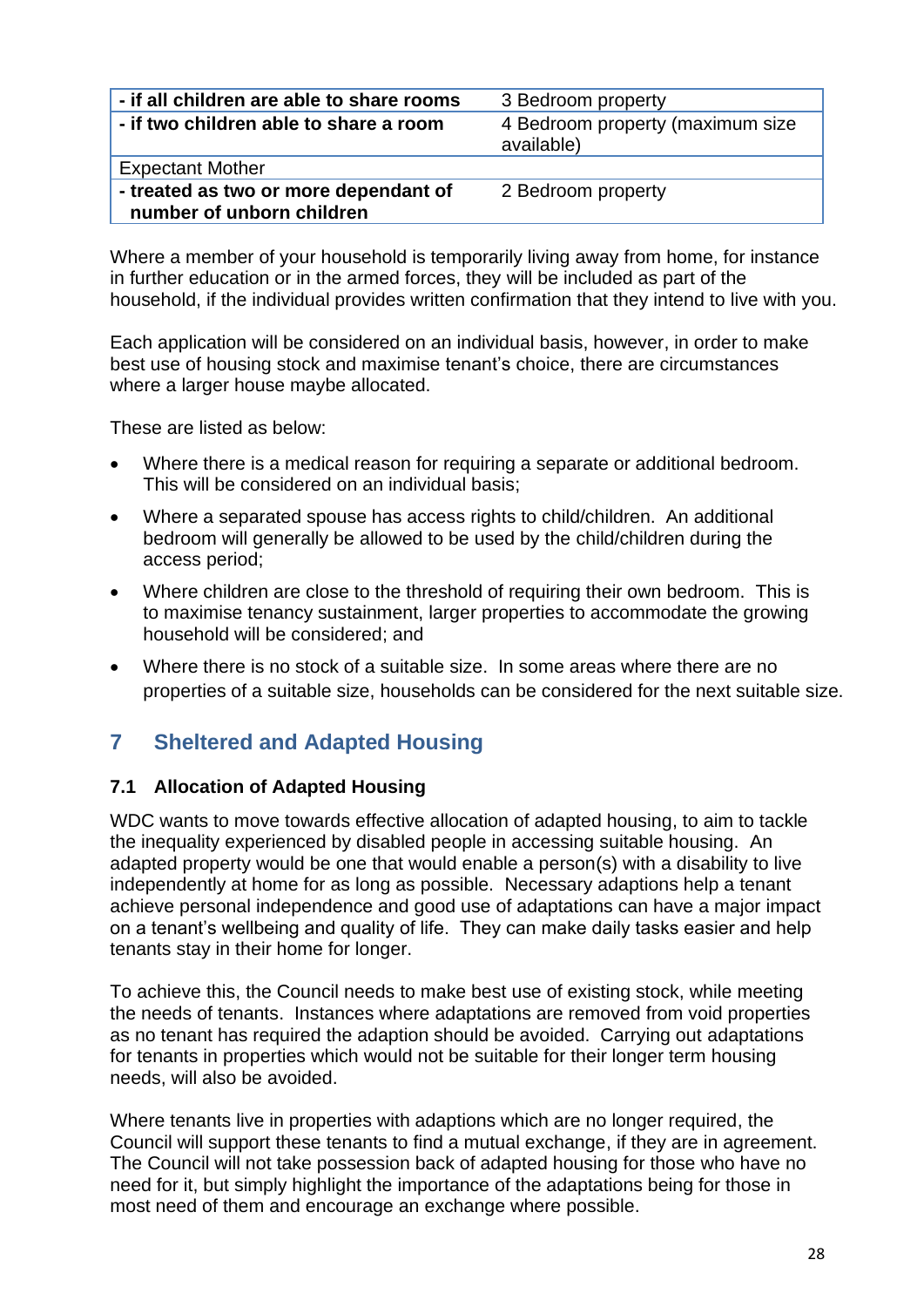Due to the changes in the Housing Act, the Council has the flexibility to make better use of adapted properties as short term temporary accommodation, where at the point of allocation there is no applicant requiring the adapted property. Adapted properties would therefore only be allocated to those applicants who need them and if no applicant on the list requires that adaption at that point, to avoid creating lengthy void times for adapted properties, they will be held and utilised for temporary accommodation until a suitable applicant is on the list.

The Council will therefore keep a record of how many properties it has that are adapted and where they are. Moving forward, these properties will flag up as adapted and can be ring fenced for allocation this way. The Council will also explore alternatives to adaptions, as adapting an existing property for the tenant may not always be the best long term housing solution.

When a tenant requires a major adaptation to their household, the Housing Occupational Therapist can work together with the Housing Officer and tenant to explore the housing options available and whether a move to an already suitably adapted property would be the best option. The Housing Occupational Therapist will understand the long term prognosis of the tenant's illness and the impact this will have on their future housing needs. The Housing Occupational Therapist will also be able to assess adapted stock which becomes void and identify people who would be suitable for the adaptions and ensure that the allocation of adapted housing meets the long term needs of the tenant, thus minimising the need for future rehousing.

If a tenant or residents current house does not meet their particular needs there maybe aids or adaptions that can be made to their existing house to enable them to remain there, if that is their preference. Owner Occupiers can request an assessment from Occupational Therapy or the HSCP. The request can be made personally, by family, GP or hospital etc. An assessment will then be carried out by the Occupational Therapist which, if needed, will result in a referral for equipment or an adaptation or both. Referrals for adaptions are then sent to Care and Repair who carry out the full grant application process, this is then sent to Private Sector Housing Grants Section for assessment.

# **7.2 Allocation of Sheltered Housing**

Sheltered Housing is the name given to grouped housing particularly aimed at people of retirement age or for those with a disability approaching retirement age who would benefit from this type of housing. Anyone of retirement age, or anyone with a disability who is approaching retirement age and would benefit from this type of accommodation, can apply. To apply for sheltered housing, applicants can complete a sheltered housing application form. This form will consist of general housing questions and questions relating to the applicants current circumstances and level of mobility etc. An information leaflet is available on the Sheltered Complexes, which details the facilities they all have and support that they can offer.

The layout of each complex is very varied so applicants should consult the information leaflet when completing an application form to see if the needs that are wished/ required can be met by the applicants preferred complex.

Based on the information within the sheltered housing information leaflet applicants should then make their choices depending on which housing complex best suits their needs and rate them in order of preference. The supply of sheltered housing is limited within West Dunbartonshire and demand outstrips supply. The community alarm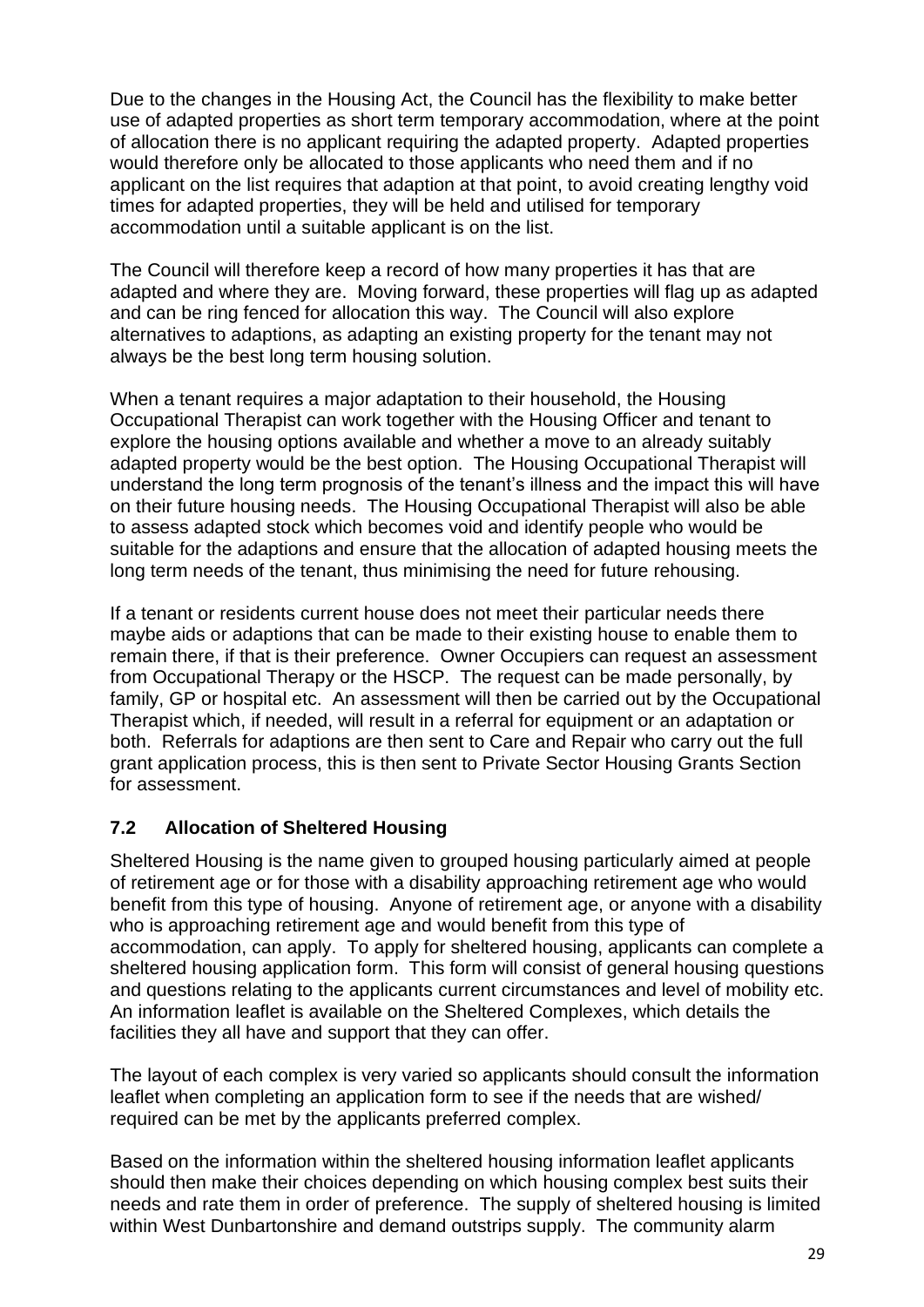service is an option that is available for residents within their own current home. It is not just specific to properties within sheltered complexes, so may work for those who simply would like to reassurance of help being at hand. Applicants should take this into consideration when completing the form and matching their needs with the complexes.

The allocation of sheltered accommodation and adapted houses will therefore be made on the recommendation of qualified HSCP (Health and Social Care Partnership) professionals and/or Occupational Therapists in order to achieve the best match possible according to the assessment process and will not be determined solely by the number of points awarded. More information can be found in our Sheltered Housing Policy.

# **8 High Risk Offenders**

The Council has a duty to consider the housing requirements of all applicants over the age of 16 but procedures are in place to manage and minimise the risk posed to communities by high risk offenders. The Council adopts a multi-agency approach to housing high risk offenders and works with a number of different agencies such as Police Scotland, Criminal Justice Social Work and the Scottish Prison Service. Multi Agency Public Protection Arrangements (MAPPA's) are in place, where all agencies decide jointly on risk management.

The Council and RSL's in the area do not therefore carry the principle responsibility of managing risk relating to high risk offenders. An information sharing protocol is in place, which sets out the processes for information sharing and co-operation. The information sharing helps to assist with the management of risk but it cannot eliminate it entirely. All available properties are profiled to ensure their suitability before an offer would be made.

# **9 Gypsy Travellers Site**

West Dunbartonshire has one travelling person's site located at Dennystoun Forge in Dumbarton. The site has a total of 20 bays and is open all year round. To apply for a pitch, applicants can complete a standard waiting list application form. Applicants simply tick the box option 'Gypsy Travellers Site' under the heading 'House Type'. Applications will be assessed and placed in the appropriate group based on their present housing circumstances, and points will be awarded accordingly. Gypsy Travellers, on receipt of a housing application, will be referred for a Housing Options interview to the Homelessness and Housing Options Team.

The facilities for each pitch includes:

- A hard standing for a caravan;
- Fixed and maintained utilities to Caravan;
- Fenced and gated inclusive to Pitch;
- Space to park a car or other vehicle;
- Toilets, showers and baths;
- A mailbox; and
- A designated Housing Officer for the area.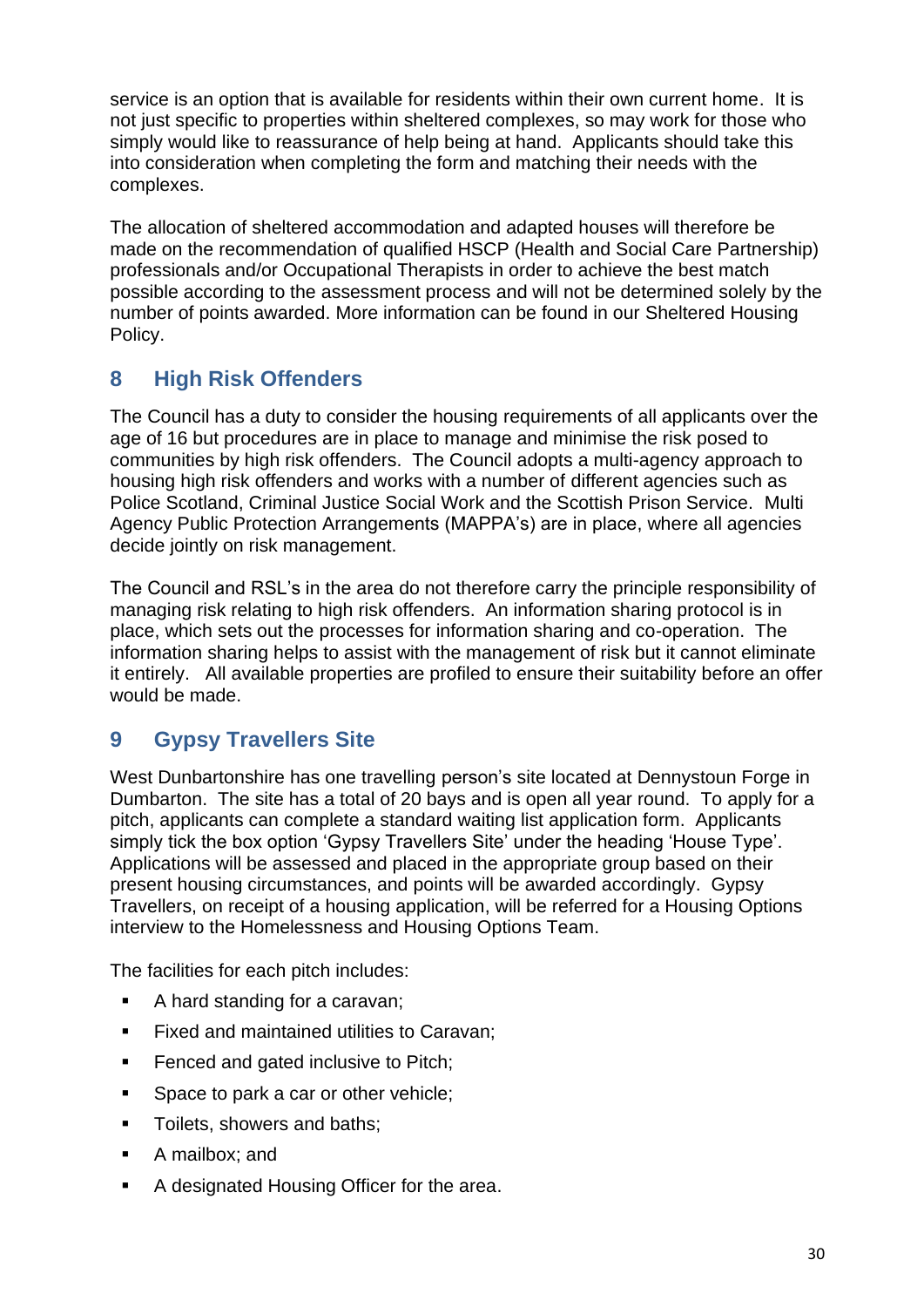# **10 No Home for Domestic Abuse**

No Home for Domestic Abuse is housing services' zero tolerance approach to domestic abuse occurring within our properties. It provides victims/survivors of domestic abuse with access to practical help, legal assistance and support to allow them to remain, if this is what they want.

Council tenants who are victims of domestic abuse are offered a range of housing advice based on their circumstances to support them. This includes:

- Supporting victims to remain in their own home including transferring the tenancy into their own name where possible. Support includes making the victim feels safe and security measures such as lock changes;
- Supporting victims to gain legal information and advice;
- Supporting victims to access specialist domestic abuse support; and
- Providing suitable alternative safe and secure accommodation via the homeless service

The Council:

- Will use the full scope of Anti-Social Behaviour powers in conjunction with Housing and Matrimonial Homes Legislation to legally remove perpetrators if we need to; and
- Recognises that in order to support victims to stay in their own homes and to make them feel safer we must also address the housing needs of perpetrators. Those found guilty of committing domestic abuse will be offered short-term or permanent tenancies dependant on their circumstances, appropriately distanced from the victim.

This aligns with the Domestic Abuse (Protection) (Scotland) Act 2021.

# **11 Housing Support**

Housing support services are defined by the Housing (Scotland) Act 2001 as including any service that provides support, assistance, advice or counselling to an individual with particular needs, with a view to enabling that individual to occupy or continue to occupy their home.

If it is felt that a tenant requires support in sustaining their tenancy they can be referred to our registered housing support service, who will assess their needs and, if appropriate, provide support services to enable them to remain living in their tenancy.

Tenants can also be signposted to HSCP services and referrals can be made to HSCP when it is felt that there is a vulnerable adult or child in the tenancy. Tenants can also be referred to Working 4 U if they are experiencing financial difficulties. Working 4 U can offer support with benefits and money/debt issues and assist people overcoming barriers to entering employment.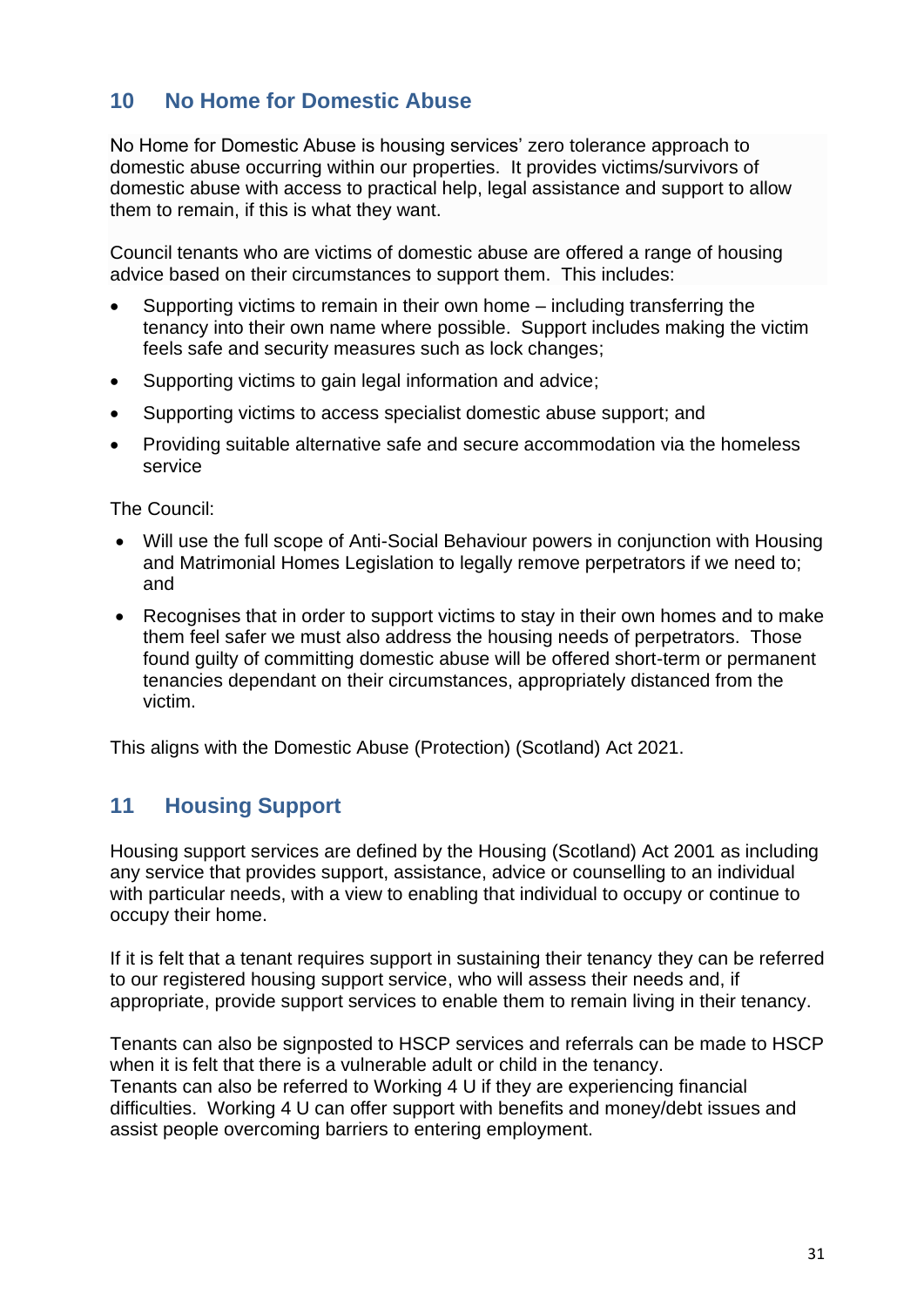# **12 Lettings Plans & Initiatives**

Lettings Plans and Letting Initiatives are tools to help support strategic priorities and tackle the issue of empty properties and to combat other signs of neighbourhood decline.

Lettings Plans refer to how properties are allocated, whilst Lettings Initiatives refer to incentives to stimulate or increase demand for particular properties or areas.

## **12.1 Lettings Plans**

Lettings Plans can be an important tool to enable the Council to respond to and tackle a range of specific circumstances in specific lettings areas and support wider strategic objectives initiatives.

These could include:

- Making best use of our available housing stock to meet evidenced need supported by our Local Housing Strategy;
- The need to ensure stable communities;
- The desire to improving community stability and cohesion;
- Tackling low demand areas and difficult to let properties; and
- Tackling antisocial behaviour

The Council will ensure that houses are let strategically in a way which gives reasonable preference to those in housing need, makes best use of existing stock, reflects the local needs and circumstances that have been identified and contributes to more sustainable communities.

The Council will use triggers to highlight the need for a local Lettings Plan to be developed and will ensure that tenants, residents and other relevant stakeholder groups are consulted with as appropriate in the preparation of any such plan. The Council can be flexible in their approach for considering the best applicant for a void property by utilising the three lists that are available to them and also by optimising the Homeless and Young Care Leavers and Young people at risk of homelessness lists.

#### **12.2 Lettings Initiatives**

Lettings Initiatives are a reflection of best practice to tackle areas where there are high levels of empty houses, small or non-existent housing lists, high refusal rates and low levels of tenancy sustainment.

Where the Council needs to intervene to help to promote sustainable communities and generate demand for areas, a range of initiatives will be available at a local level to address help tackle this.

Such initiatives or incentives could include:

- Advertising of properties on Rightmove for prospective tenants to view; and
- Offering of incentives such as decoration allowances, white goods or carpets.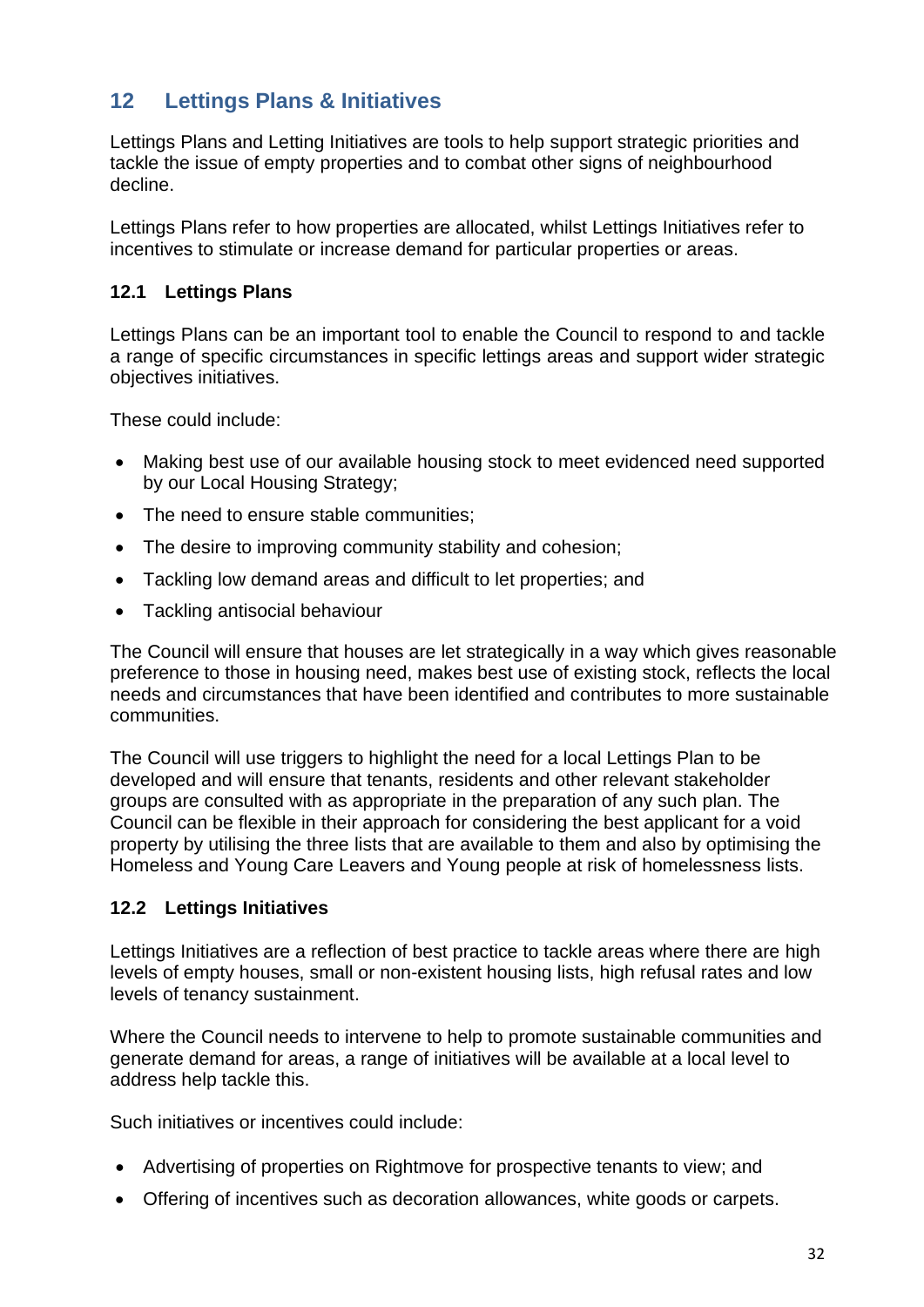The success of Lettings Initiatives used will be monitored and assessed to ensure that the aims outlined are achieved. In areas where a lettings initiative is in place, allocations via the allocations policy will be suspended, to allow any prospective tenant interested in a void by the range of initiatives offered to be allocated a property, regardless of their points or place on the waiting list.

# **13 Exceptional Circumstances**

Whilst our Allocations Policy is designed to reflect local housing need, it is important that it is flexible enough to deal with instances of exceptional circumstances, where the Council considers it appropriate to make an offer of housing to an applicant out-with the core policy.

We have an established Allocations Panel to deal with such cases. When exceptional circumstances arise and warrant an offer of housing out-with this policy, the Allocations Panel will review the case and decide the priority of the referral and, where necessary, can also decide on the size, type and location of the property to be offered through the Panels priority decision.

All referrals to the Allocations Panel will be monitored, decisions recorded and best practice will be adopted, including a clear audit trail when discretion has been used and reasons for an allocation.

Exceptional circumstances cannot be predicted but having the Allocations Panel in place provides a mechanism for such cases to be assessed in a fair and transparent manner. The Panel will focus on the following points:

- Applicants having exceptional level of need where circumstances are so unusual that the allocation policy cannot adequately assess and prioritise; and
- The number of cases being presented to the panel must be minimal, and individual cases will be monitored to highlight any growing patterns.

Examples of circumstances which may be considered by the Allocations Panel would include instances where Police Scotland recommended that someone moves home because they are being harassed and asks a landlord to help rehouse the person immediately or for applications to support kinship care arrangements which are supported by the Health and Social Care Partnership. All such applications will be considered on a case by case basis.

# **14 Monitoring and Review**

#### **14.1 Review of Policy**

We will review the Housing Allocations Policy every three years or earlier if required, for example to comply with any legislative changes. We will consult tenants, applicants and other relevant stakeholders when carrying out a review. The percentage quota of the groups will also be reviewed annually and will change depending on the analysis of patterns of housing need and demand to ensure that all groups receive an equitable share of all allocations. We have also committed to provide applicants with annual lettings information and to recommence the annual reviews of all applications.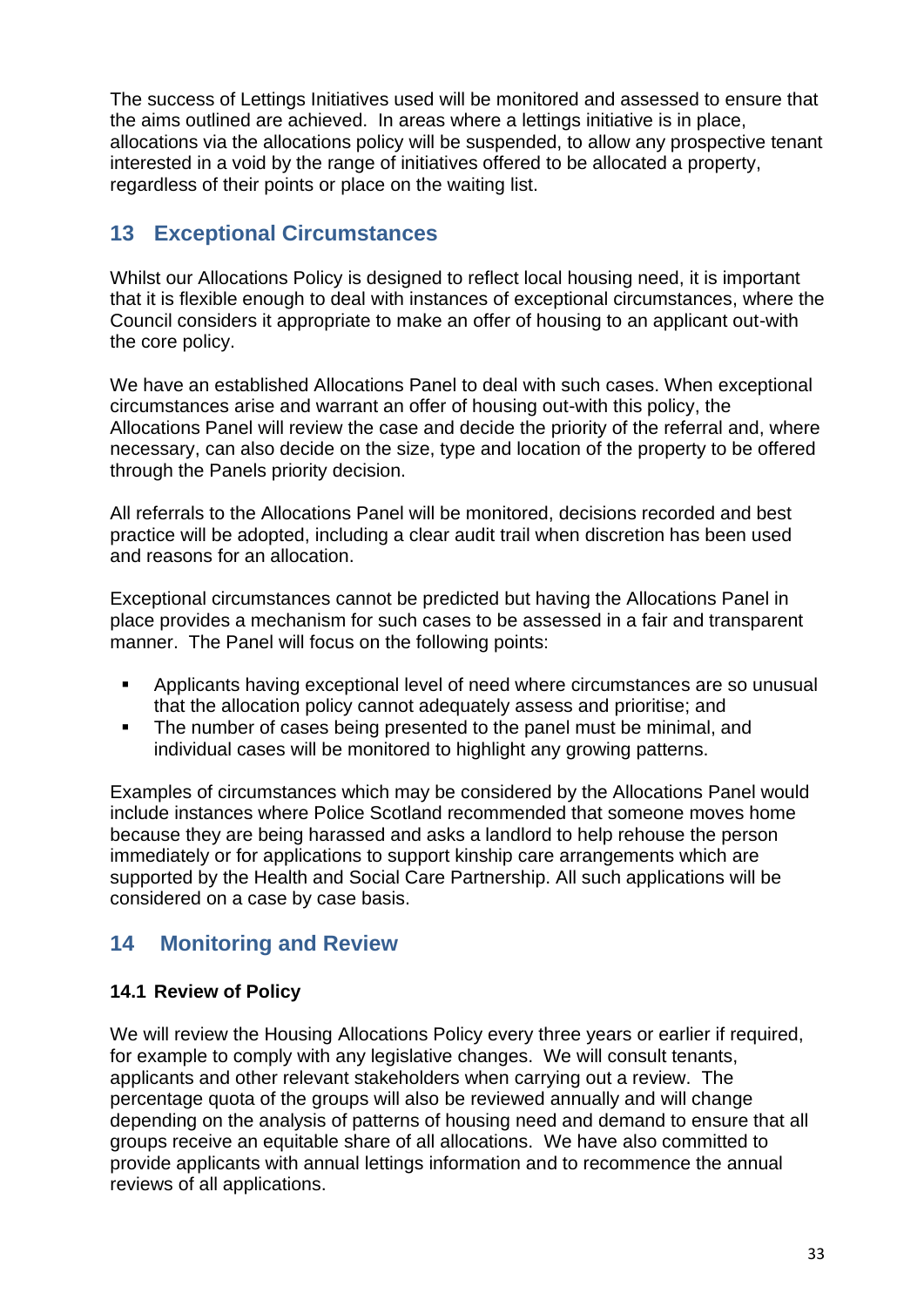# **14.2 Appeals Process**

Complaints can be made to the service area directly and an applicant can appeal any decision made during the processing of the housing application in writing, by telephone and/or in person. An area co-ordinator who has not been involved with the initial decision will investigate the appeal and send a written reply within 14 days.

If not satisfied with the outcome of the above or if an applicant does not feel comfortable going directly to the service area, complaints can be made to the Customer Relations Team. See the 'How to Complain' section of the Councils website, where online forms can be completed or alternatively contact Customer Relations by phone or email on the details provided on the website.

Complaints can relate to the way in which an application for housing has been dealt with, staff conduct, any aspect of the allocations of particular properties, or on the Council policy relating to the allocation of housing within West Dunbartonshire.

The Complaints Handling Process has 2 stages:

- Stage 1 allows five working days or less to respond to the complaint, unless there are exceptional circumstances; and
- Stage 2 deals with complaints that have not been resolved at Stage 1 and those that are complex and require detailed investigation. Complaints handled at Stage 2 should be responded to within 20 working days.

If after receiving the Councils final response at Stage 2, a complainant is still not happy they have the right to ask for the complaint to be independently reviewed by the Scottish Public Services Ombudsman. Their contact details will be provided in the Councils final response.

Queries about the Complaints Handling Procedure or any aspect of the above information should be directed to the Council's Customer Relations Team.

# **15. Satisfaction Monitoring**

The Council itself also has the following performance monitoring mechanisms in place to ensure that a quality service is delivered across all aspects of the allocations and lettings service.

The Council therefore monitors numbers of the following issues under the headings below.

#### Access to the housing register

- Applicants on the housing register, including tenants seeking to transfer or exchange houses;
- New applications to the housing register, including processing applications against set timescales; and
- Deletions from the housing register.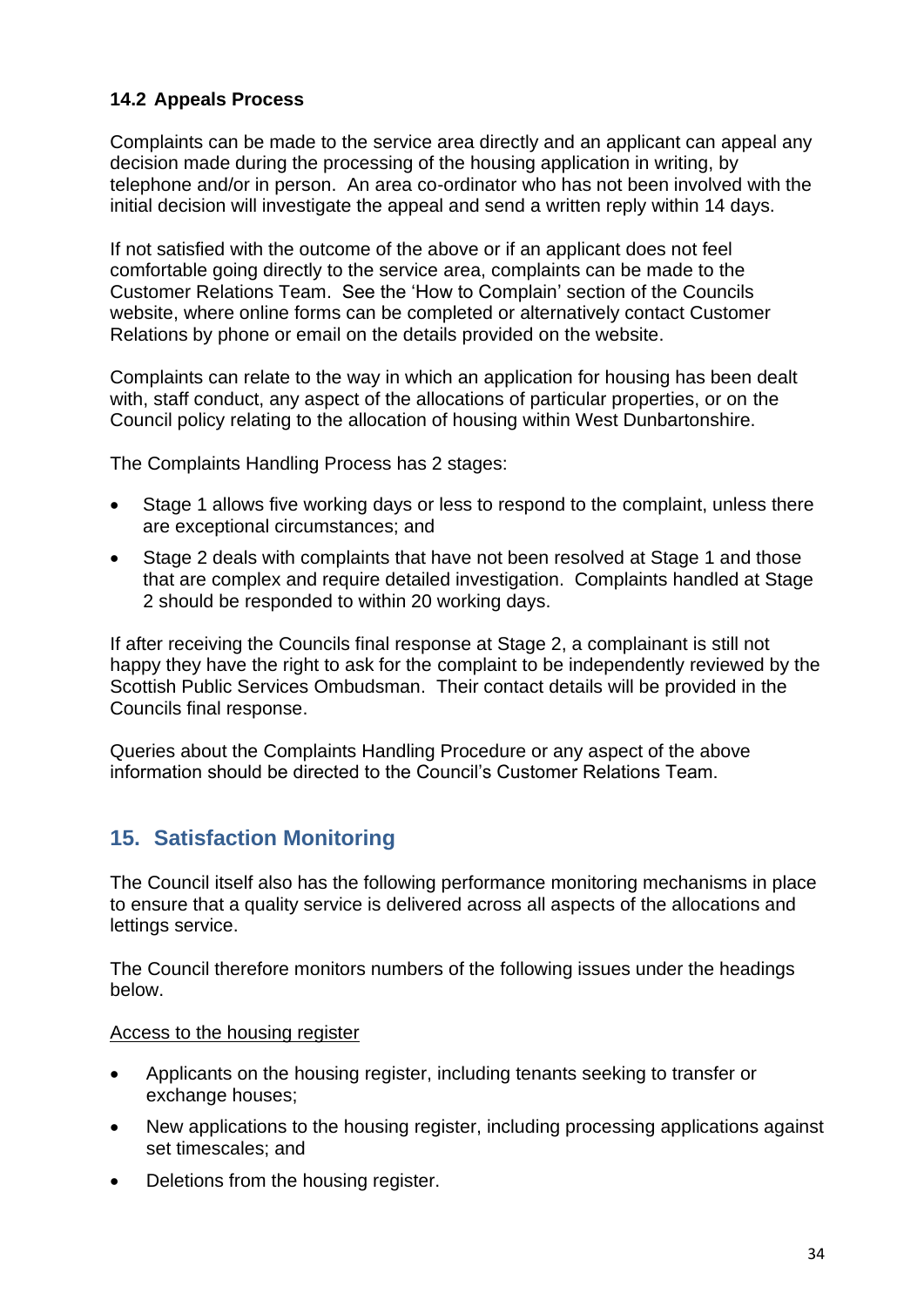#### Offers and lets of accommodation

- Numbers of offers to applicants, including information on accepted and refused offers;
- Offers suspended and reasons, as well as appeals against suspensions and outcomes; and
- Allocations to each housing group against targets.

#### Equality monitoring

• Equality information to identify applications, offers and lets by reference to factors such as age, disability, ethnicity and race and gender.

## Appeals and complaints

• Numbers of appeals and complaints, including outcomes.

# Other monitoring

This type of monitoring includes activities such as:

- The quality of our verbal advice and information about allocation matters; and
- The quality of our public information relating to written and electronic formats.

This includes meeting corporate quality standards such as producing information, as appropriate, that is:

- Accurate;
- In plain language; and
- Accessible to the needs of individual service users.

We also monitor specific issues to inform practice such as reasons why tenants are seeking to transfer to other houses or to exchange homes with other tenants.

# **16. Working with other Housing Providers**

The Council has Nomination Agreements with Registered Social Landlords (RSL's) within West Dunbartonshire. These arrangements provide the Council with the right to nominate applicants from the housing waiting list for vacancies that arise within RSL housing stock. However, these arrangements do not give the Council the right to allocate such vacancies and any allocations are made in accordance with individual RSL's allocations policies and procedures.

Within the terms of the homelessness legislation, the Council has a Section 5 protocol in place with local RSL's. This provides the formal framework within which the RSL's, in partnership with the Council, provide permanent accommodation for homeless people within West Dunbartonshire.

RSL's agreed to a letting target for section 5 referrals that assists with the Council's Rapid Rehousing Transition Plan ["Home at the Heart"](https://www.west-dunbarton.gov.uk/media/4317195/wdc-rapid-rehousing-transition-plan-2019-24-updated-may-2019.pdf) aims to house people as quickly as possible reducing times in temporary accommodation. For more information on our Rapid Rehousing Transition Plan please see section 4.2 -Homeless Strategy.